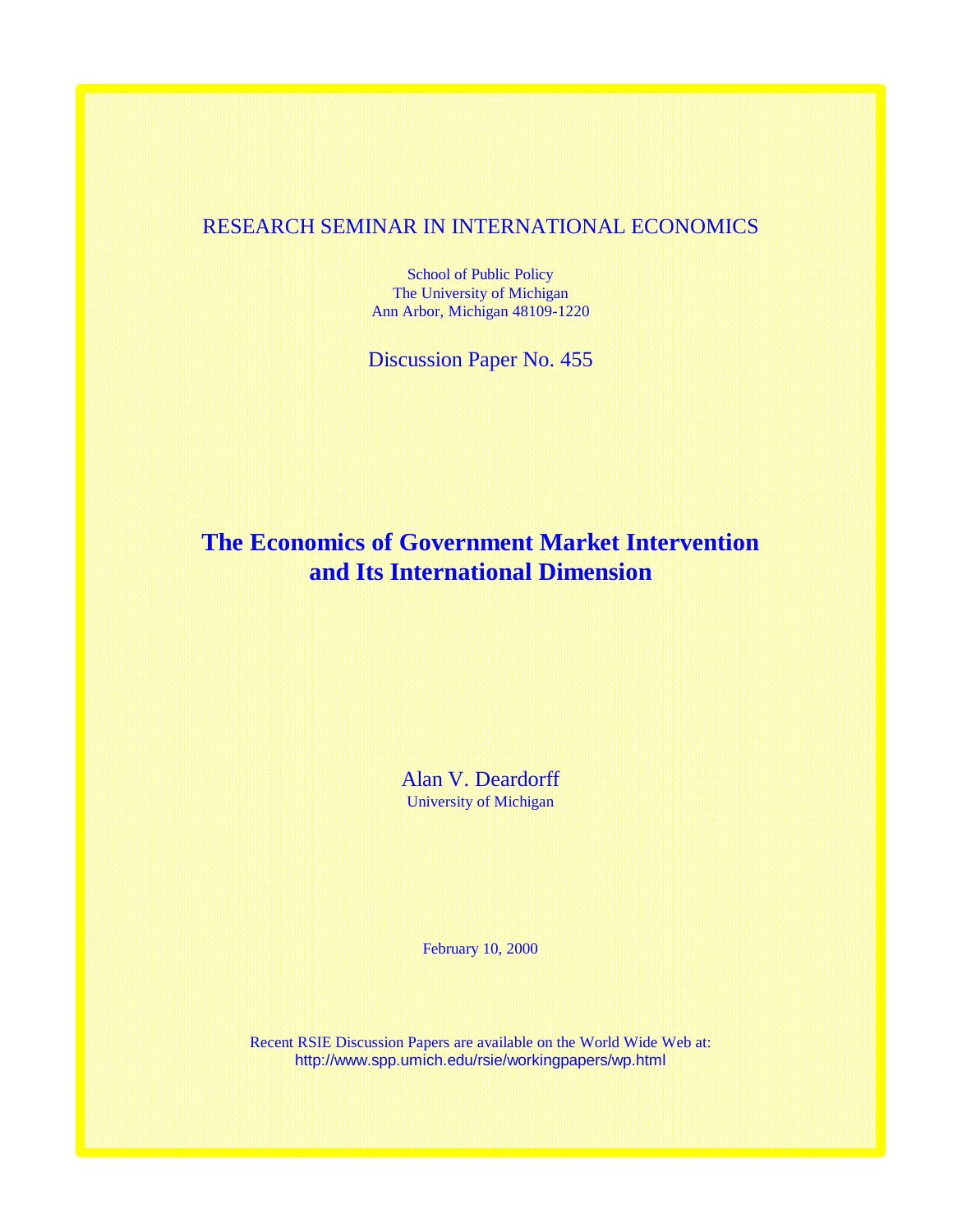## **The Economics of Government Market Intervention, and Its International Dimension**

**Alan V. Deardorff**

**The University of Michigan**

Paper prepared for a Festschrift in honor of John H. Jackson, Edited by Barco Bronckers and Reinhard Quick, To be published by Kluwer Publishers

February 10, 2000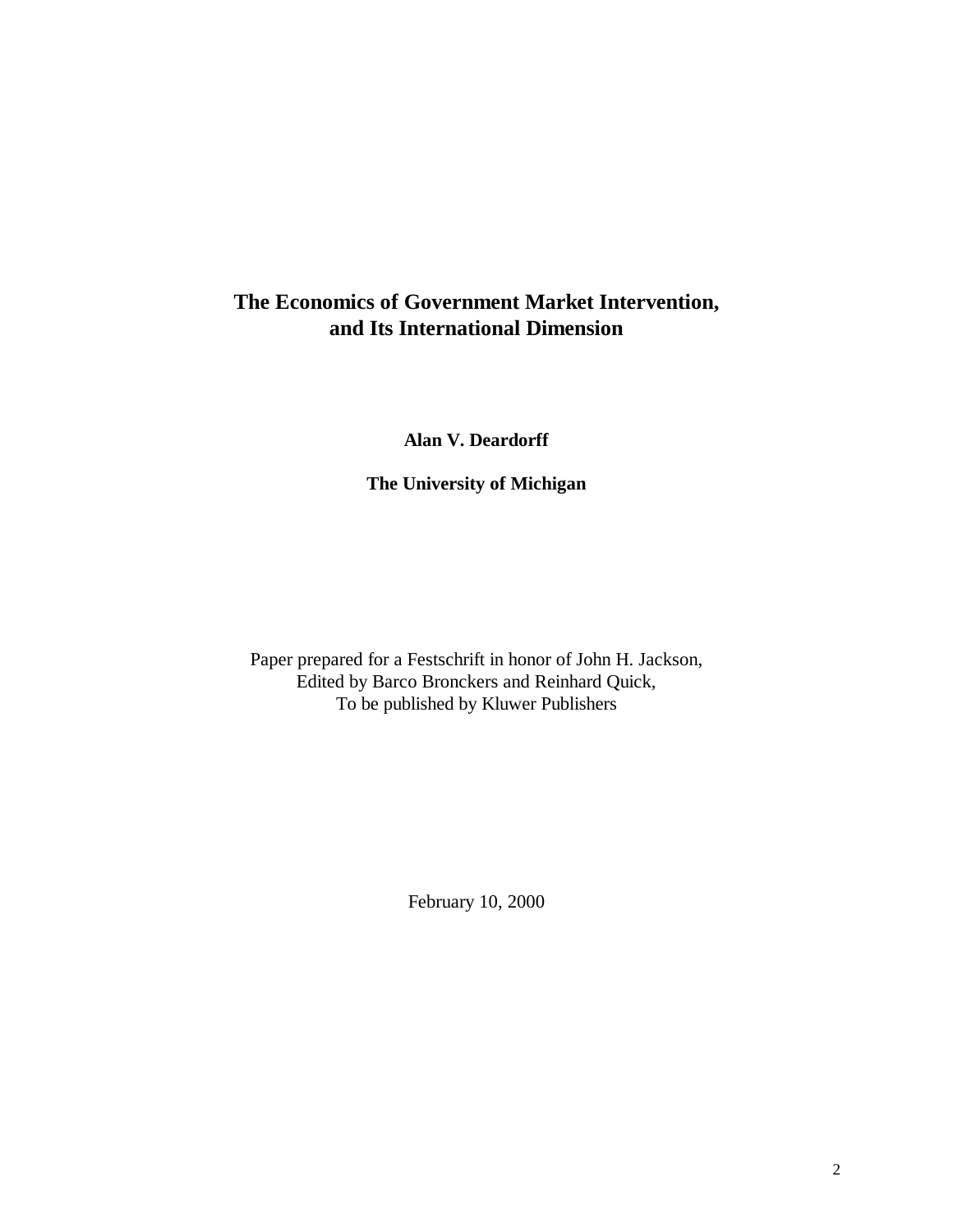#### **ABSTRACT**

## **The Economics of Government Market Intervention, and Its International Dimension**

#### **Alan V. Deardorff**

#### **The University of Michigan**

This paper uses basic economic theory to examine the circumstances in which government intervention in markets is justified, and the conditions under which the independent domestic policy choices of national governments can potentially be unambiguously improved upon by international coordination and cooperation. In a closed economy, market intervention is justified when there are "distortions" from the perfectly competitive ideal in which all market participants fully internalize the costs and benefits of their choices and also are too small to affect the prices at which they transact. Similarly, when there are multiple countries, independent policy choices will be optimal only when the distortions being corrected are local and when the effects of the individual national policies on world prices are negligible. When both of these conditions hold, then governments should be left to their own devices in setting domestic policies, and this is true regardless of what domestic objectives these government legitimately pursue. However, when either the distortions themselves or the price effects of market intervention extend across borders, then independent policy choices will not be optimal. Whether it is possible to design a mechanism for international coordination that will improve matters, on the other hand, is open to question.

**Keywords:** International Policy Coordination **Correspondence:**

**JEL Subject Code:** F13 Commercial Pol. Department of Economics

Alan V. Deardorff University of Michigan Ann Arbor, MI 48109-1220

Tel. 734-764-6817 Fax. 734-763-9181 E-mail: alandear@umich.ed http://www.econ.lsa.umich.edu/~alandear/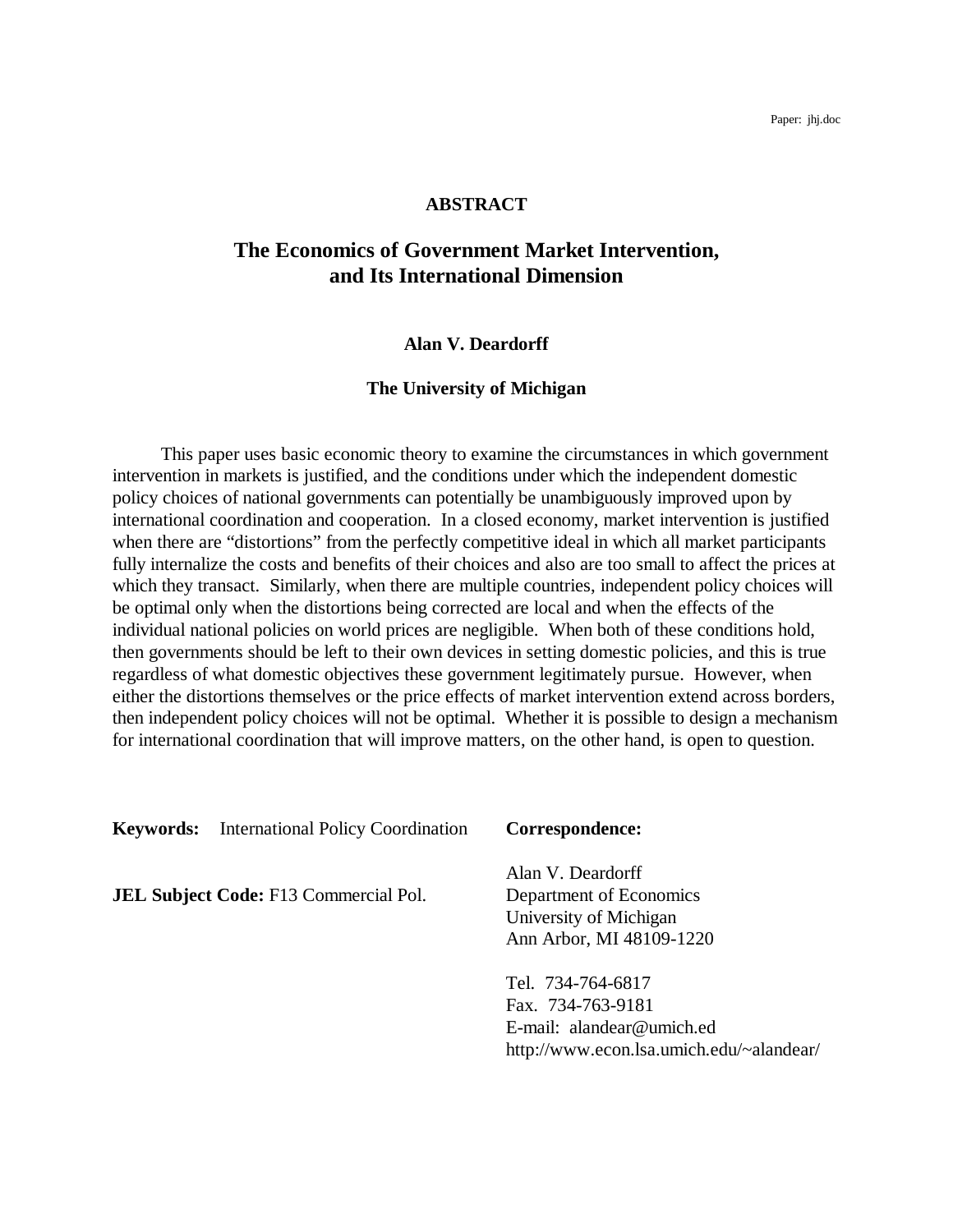## **The Economics of Government Market Intervention, and Its International Dimension \***

**Alan V. Deardorff The University of Michigan**

#### **I. Introduction**

-

The GATT was formed to prevent and settle conflicts among governments in international trade policy, and for fifty years that was more than enough for it to do. John Jackson has devoted a major share of his time to explicating the GATT and the national laws that interact with it. With the formation of the World Trade Organization in 1995, the GATT has evolved from a patchwork of rules, originally intended only to serve as an interim basis for the world trading system, into a full fledged international institution. Much admired but also much reviled, the WTO with its enhanced dispute settlement mechanism has more direct power over the economic policies of governments, including those of developed countries, than any other international institution. Furthermore, with recent decisions, the GATT and WTO have been viewed as constraining not only trade policies *per se*, but also domestic policies by way of their international dimension. This paper addresses that international dimension of domestic policies, using economic analysis to look at the rationales for government intervention in markets in an international context.

<sup>\*</sup> I have benefited most obviously from my numerous discussions on the topic of this paper with my erstwhile Michigan colleague John Jackson.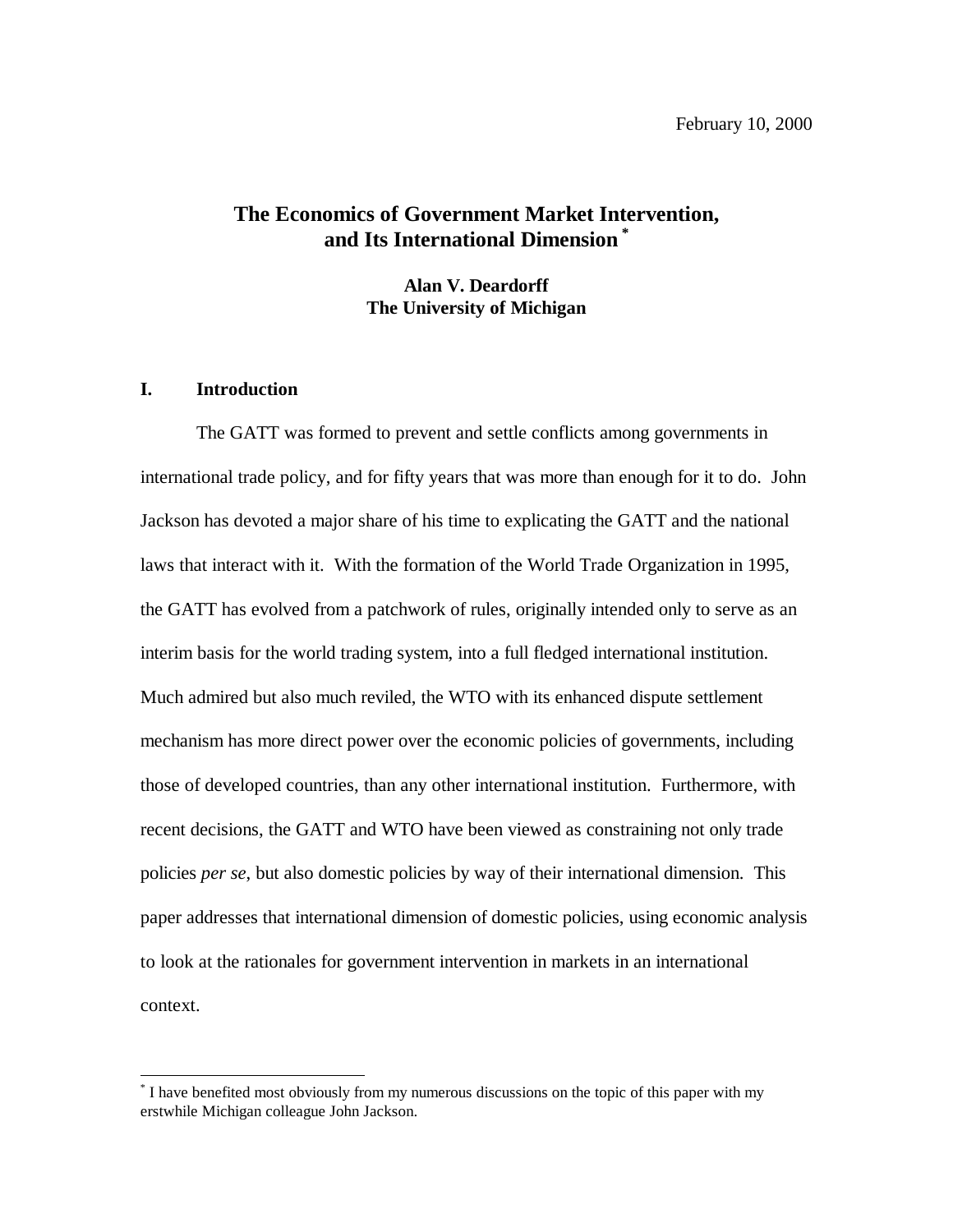The original motivation for this paper came from John Jackson himself. For many years while he was at Michigan, John and I interacted. On several occasions John invited me to join him in teaching together his seminar on topics in international trade law. One year, after using the seminar previously to examine such obvious topics as safeguards, subsidies, and intellectual property, John suggested we examine economic policy-making more generally in an international setting. I admit that I did not entirely understand what he had in mind, but I participated anyway, and I gradually came to partake more fully of his vision. What he recognized at that time has become more obvious since then to many: all national economic policies today are international, in that they have either direct effects on other countries or indirect effects through international trade and capital flows. These international effects often give rise to concern, and sometimes to conflict. Resolving these conflicts falls more and more frequently to the same international mechanism, now ensconced in the WTO, that previously was reserved for issues purely of trade policy.

John and I set out to explore these issues first in the seminar, and then we sought to work them into a joint paper. Each of us contributed his own text to the undertaking, and together these two texts comprised a paper, Deardorff and Jackson (1993), that we presented at a small conference of the National Bureau of Economic Research. Our intention was to integrate our ideas further and then to polish the manuscript into a paper for publication. However, this intention was never fulfilled. Both of us moved on to other projects, and one of us to another town. This paper therefore embodies the text that I originally wrote for that joint project, somewhat revised, expanded, and elaborated for the present purpose.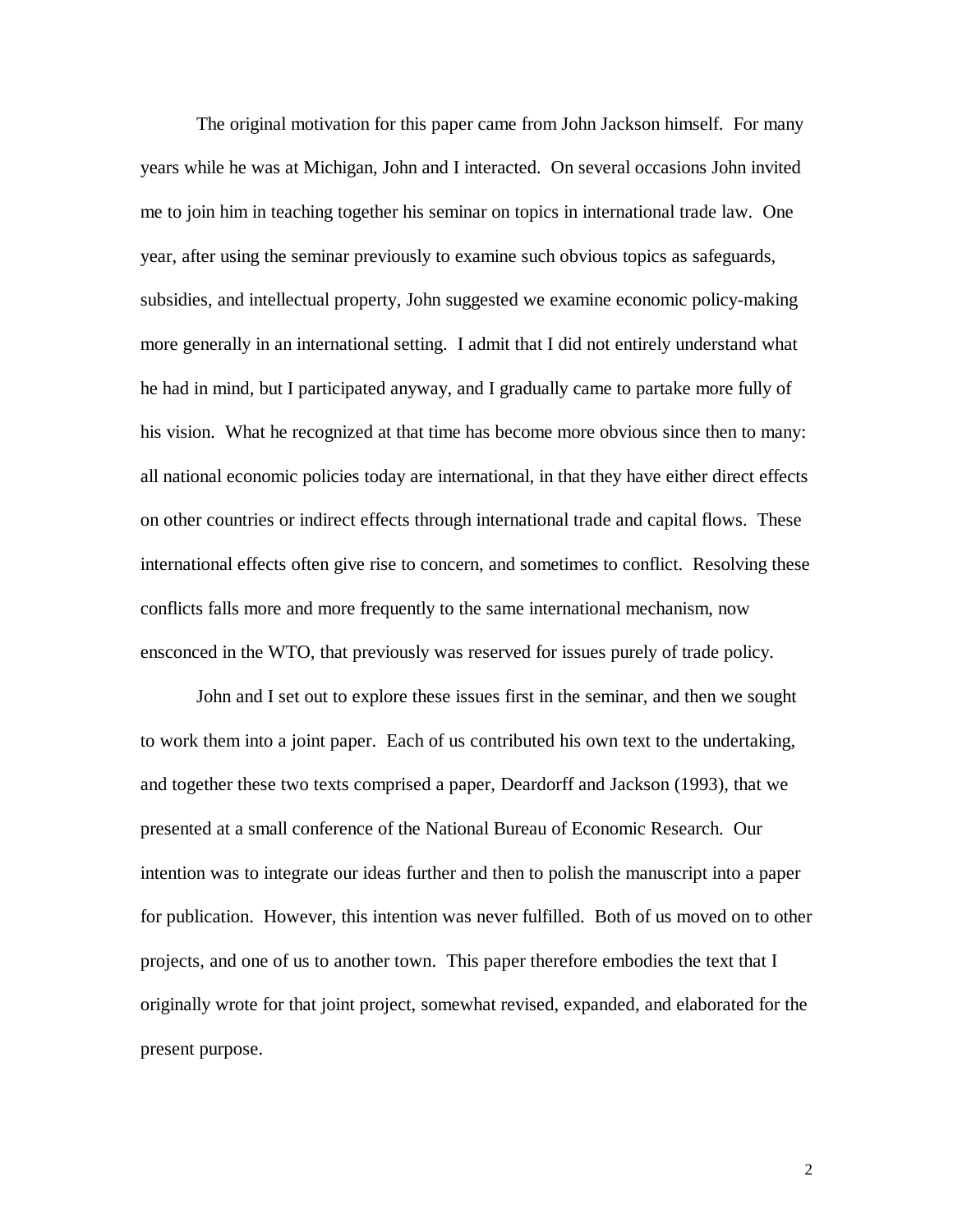The paper includes two main sections, after this introduction. Section II works through the basic economic theory of government intervention into markets, including the special circumstances under which such intervention is not needed. It then looks briefly at the numerous ways that intervention might be justified, and how. All this is done first in the context of a closed economy. Section III then opens the economy up to international trade, asking how the closed-economy reasoning can be extended and what to do when national incentives and scope for policy do not match what is needed. The main question addressed is whether or not there is a need for some sort of policy coordination across nations, and if so what the nature of that coordination should be.

### **II. Domestic Framework of Analyzing Government Market Intervention**

In economic terms, most reasons for governments to intervene in the economy can be understood in one of three categories: correction of market failures (distortions); redistribution of income; and non-economic objectives. In fact the third of these – noneconomic objectives – if looked at carefully can often be interpreted in terms of one of the first two, but it is simpler just to accept them as a distinct type of objective. In each of these categories, economists are often able to describe in principle what the optimal intervention to deal with the objective should look like. These optimal policies, though often not attainable in practice, provide benchmarks relative to which actual policies can be compared. In this section, I will indicate how these optimal policies are determined in the context of a single country that has no interactions with the rest of the world. Then in section III I will discuss the difficulties that arise when individual countries attempt to pursue these policies in an international context.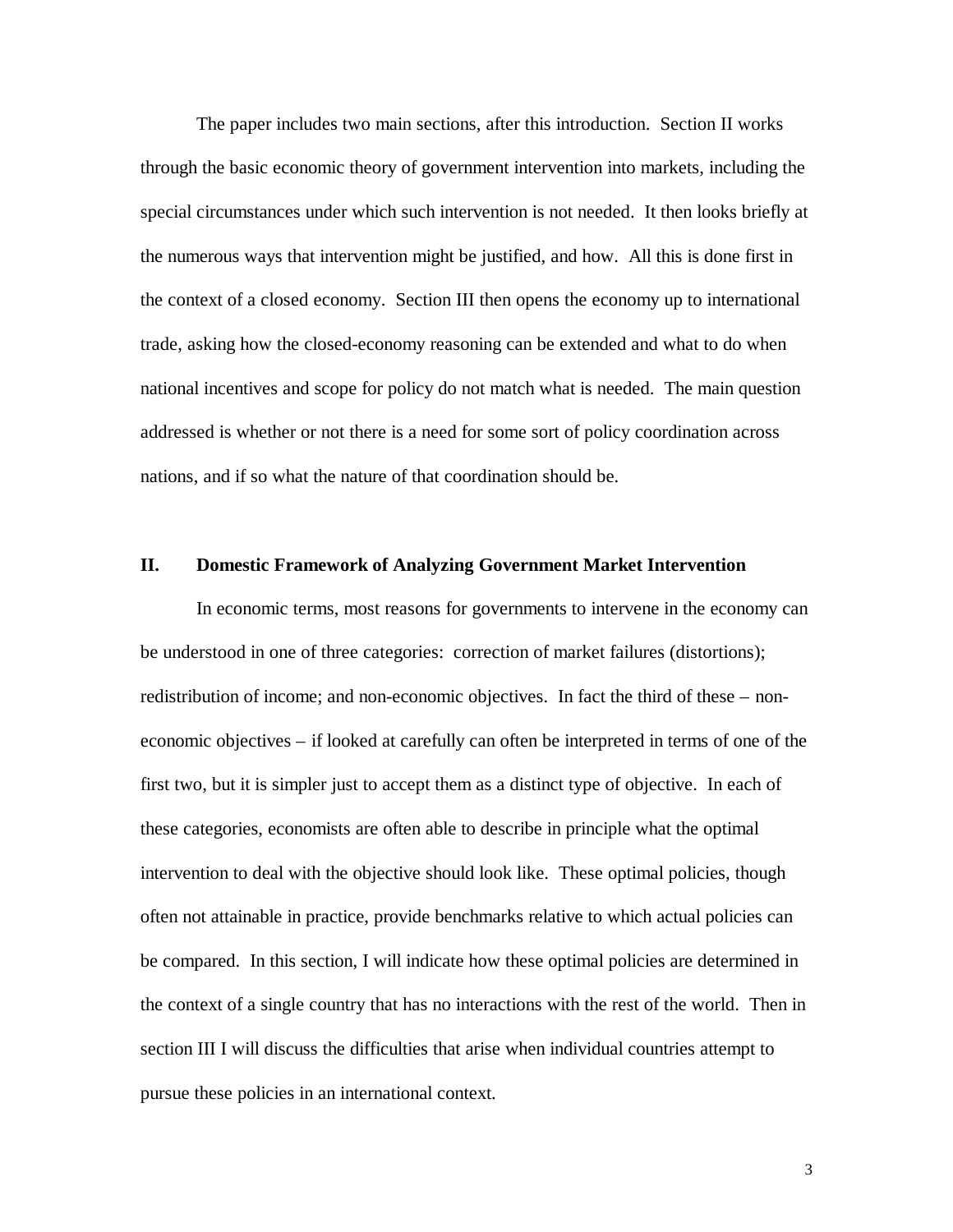#### **A. Distortions or Market Failures:**

The simple principles of optimization that apply throughout economics are, first, that marginal benefit should exceed marginal cost for any discreet change that is made in a policy or activity, and second, that marginal benefit should equal marginal cost for a choice to be optimal.<sup>1</sup> For both of these principles, optimality follows only if the concepts of marginal benefit and marginal cost are both all inclusive, taking account of all possible benefits and costs that may be effected by the choice and that matter for the chooser. If that is the case, then the first of these principles is true almost tautologically, while the second is only a bit more subtle, as a signal that one is already at an optimum since change in either direction provides no help. $^{2}$ 

With properly defined costs and benefits, economists have applied these principles to explain behavior throughout the economy. Firms apply these principles in deciding how much to produce in pursuit of profits. Consumers apply them in deciding how much to consume in pursuit of their own satisfaction. And governments, one might hope, apply them in deciding when and how to intervene in the economy.

When will such intervention be appropriate? The beauty of a market economy is that, in its idealized form of perfect competition, it achieves a kind of social optimum without government intervention. The reason is that competitive market prices turn out to

 $<sup>1</sup>$  This holds in any context where continuous change is possible. The analogous and more obvious</sup> condition for a choice to be optimal when only discreet changes are possible is that marginal cost *exceed* marginal benefit for any departure from that choice.

 $2$  This condition for the continuous case, that marginal benefit should equal marginal cost, is only necessary, not sufficient. It will also be satisfied when net benefits are being minimized rather than maximized. In addition, there may be multiple local optima at all of which the condition is satisfied. Sufficient conditions also exist, but they need not concern us here.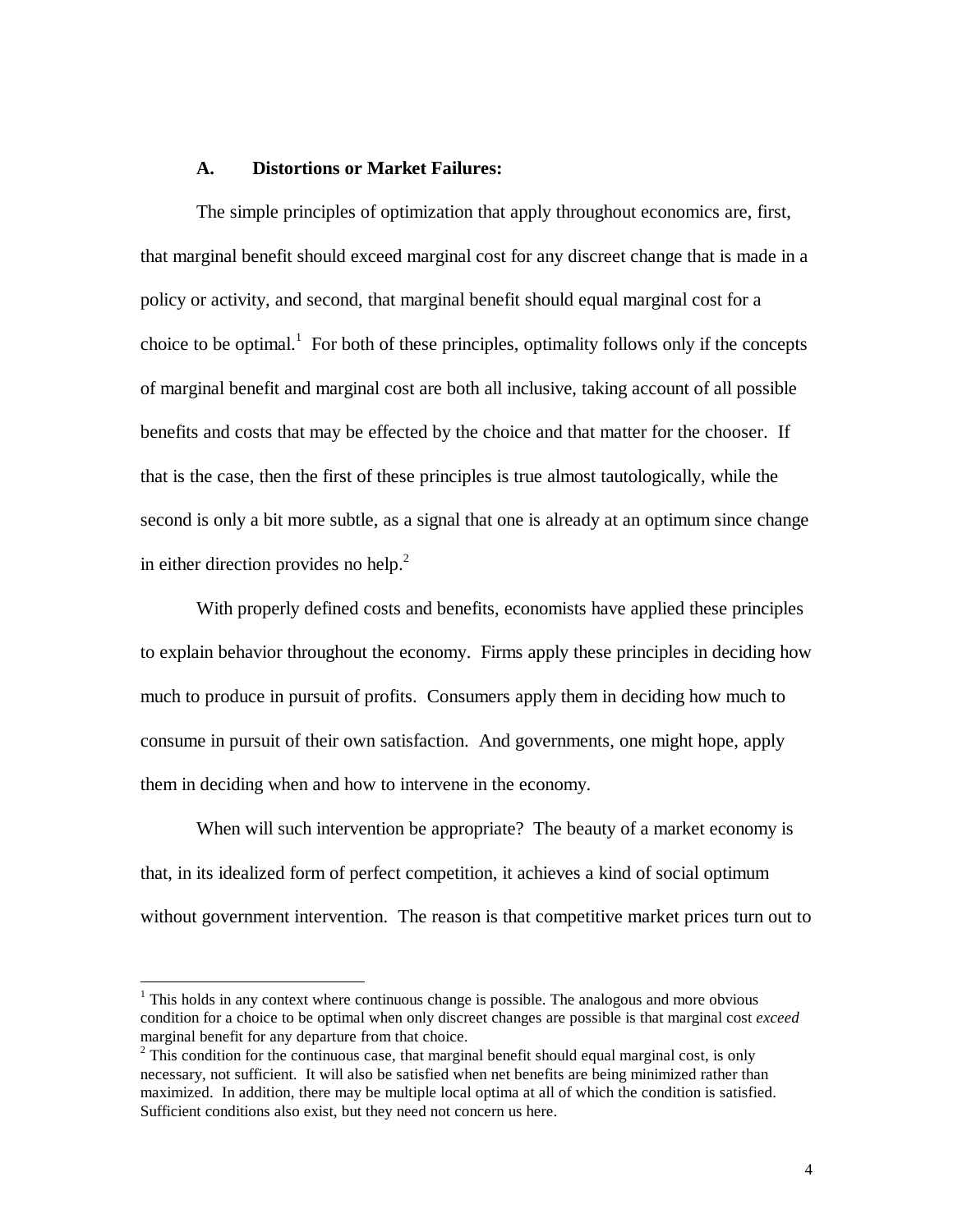transmit, to both producers and consumers, accurate signals of the benefits and costs to others of the goods that they respectively produce and consume. It follows that their independent pursuit of their own individual welfare leads to a level of welfare for the economy as a whole that cannot be unambiguously improved upon. According to the First Theorem of Welfare Economics, a competitive market equilibrium – in which all social costs and benefits are either internalized by firms and consumers, or are transmitted to them by market prices that both take as given – will be what economists call Pareto Optimal. This means simply that no alternative allocation of resources could make any one person better off without hurting someone else.

In principle, the same desirable outcome could be achieved by some other means, such as a central planner who searches among all possible allocations for one that will achieve an optimum. In any realistically complex economy, however, so many different interrelated things are going on at once that to calculate the optimal levels of all of them would be extremely difficult, and to gather the information needed to do this would very likely be impossible.<sup>3</sup> Instead, a market economy acts automatically as a sort of computer that does this calculation without any planner having to get involved.

In a perfectly competitive economy, then, as long as all costs and benefits are reflected in market prices, there may be no need for government intervention, unless it is for the distributional reasons that I will discuss below. However, there are a great many reasons why prices might fail in this regard, reasons that economists call market failures, or distortions. In each case, the failure of the price system means that something other

 $3$  The problem is not just the huge amount of information needed. More serious is the difficulty of getting those who have the information to reveal it honestly, since they are likely to have a stake in how the information is used and therefore an incentive to misrepresent it.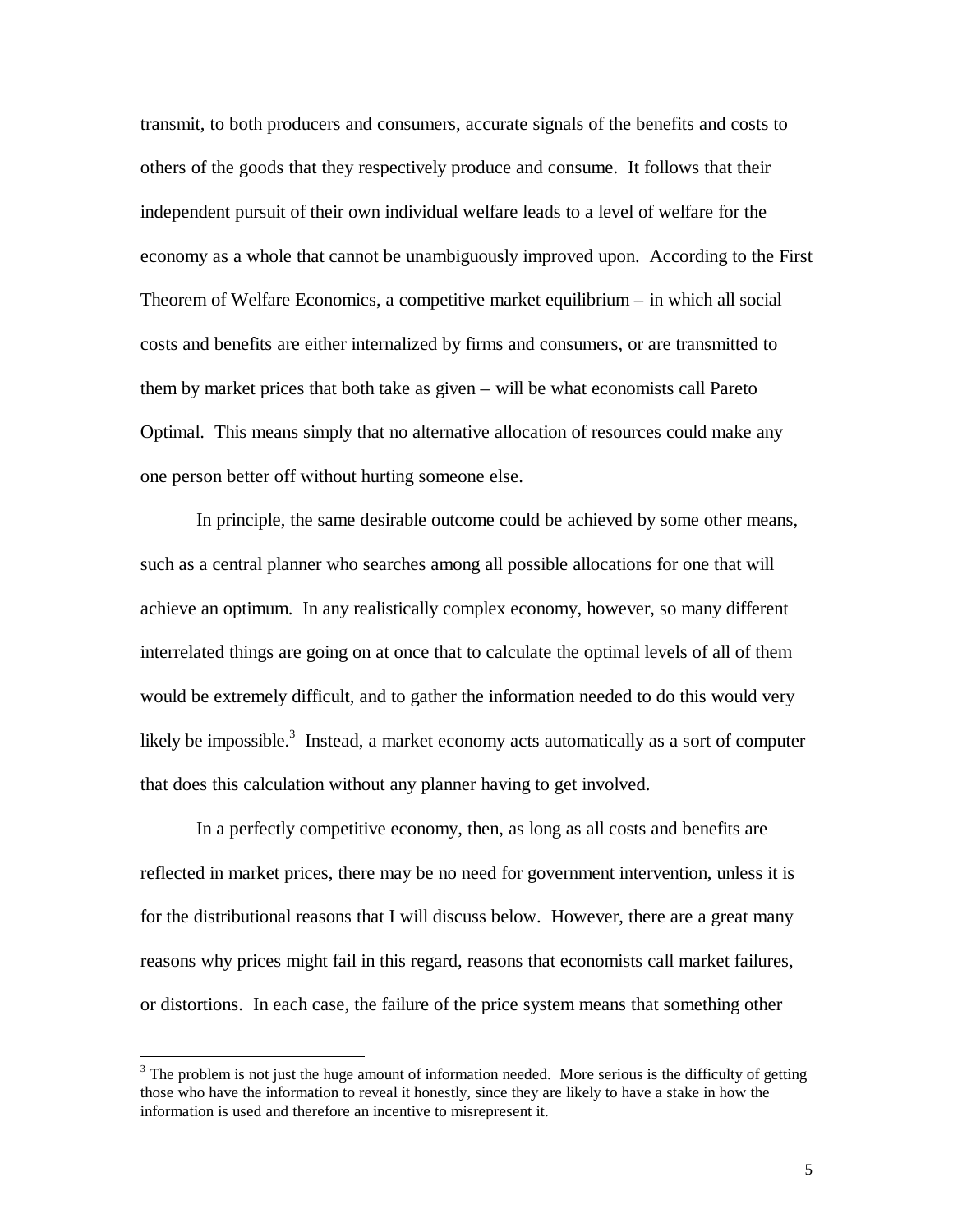than the free-market outcome would be optimal. Therefore, government policies that can redirect the economy toward the preferred outcome may be desirable.

The classic example of a distortion is an externality. Suppose, as just one example, that production of a good causes harm to the environment in a way that lowers the welfare of people other than those who produce the product. In this case, the true, or "social," marginal cost of producing the good is not just the cost that the producer knows about and bears, but also the extra cost to society due to environmental damage. Independent profit-maximizing producers will now fail to equate true marginal cost to price and thus to marginal benefit. Instead they will expand production up to the point where only the marginal cost that they bear themselves is equal to price. Since marginal cost typically rises with output, this means that they will produce too much.<sup>4</sup>

What can be done about this? The social optimum in this example would be a lower level of output that equates true marginal cost with marginal benefit. An omniscient social planner who could calculate this optimum could then simply require that firms produce it. Alternatively, a variety of policies could be put into place to make production by the firm more difficult, thus raising its costs and reducing its output. But the simplest and most direct solution to the problem may be to raise the firm's cost by the extent of the environmental damage that it causes. This can be done by levying a tax on production equal to the damage. In this way, the taxing authority causes the externality to be

<sup>&</sup>lt;sup>4</sup> Actually, there are plenty of cases where marginal cost is constant or declining with output. When these are consistent with perfect competition, then it is the response of demand, not supply, to the resulting lower price that causes output to be too large. In other cases, such a structure of costs may be inconsistent with perfect competition, and the distortion of the externality is combined with yet another distortion arising from some form of imperfect competition. Perhaps oddly, since imperfect competitors typically produce too little and charge too high a price, these two distortions may conceivably cancel out. That is, while both a polluter and a monopolist are individually suboptimal, a polluting monopolist may, coincidentally, be optimal.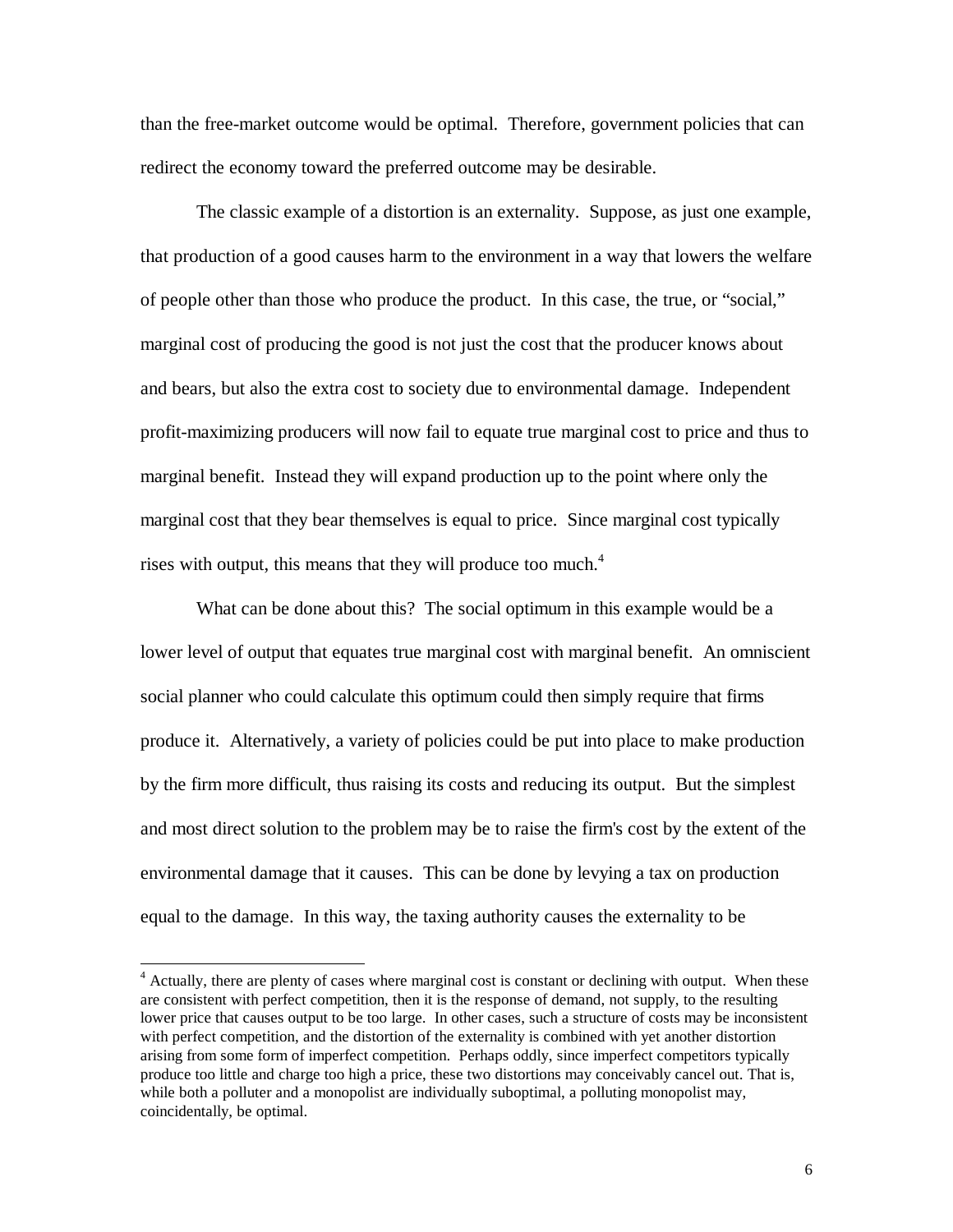"internalized;" that is, the decision maker now confronts a marginal cost, including the tax, that is a correct reflection of the true social marginal cost. Once the externality is internalized, the actual decision of how much to produce can then, once again, be left up to the firm.

This idea can be applied to all distortions of markets, although the implementation of these policies is not always easy, practical, or even possible. Distortions arise whenever the marginal costs and/or marginal benefits faced by private sector decision-makers depart from the true social marginal costs and benefits. One appropriate government policy in such cases is to levy a tax or subsidy on the behavior of the private-sector entities involved, so as to change their marginal costs or benefits to the true social levels. The advantage of these policies is that they lead to optimal behavior, and that they do so without requiring the government itself to figure out what that optimal behavior is. Instead, by setting just a few policies to bring private costs and benefits into line with social costs and benefits, the government can leave it up to the market economy to function as a computer to solve that problem. $5$ 

Several examples of this idea for determining policy can be mentioned before I proceed. In the case already considered of a negative externality in production, the optimal policy is a tax on production. If instead it were consumption that created the negative externality, then a tax on consumption would be called for. And in both cases, if the externality were positive (desirable) rather than negative, then the appropriate policy would be a subsidy rather than a tax. Some classic examples are flowers that reduce costs

 $<sup>5</sup>$  There is nothing in the economics here to require that government use taxes and subsidies, rather than</sup> directly regulating the activity, and in some cases it may be easier to know the optimal quantity than the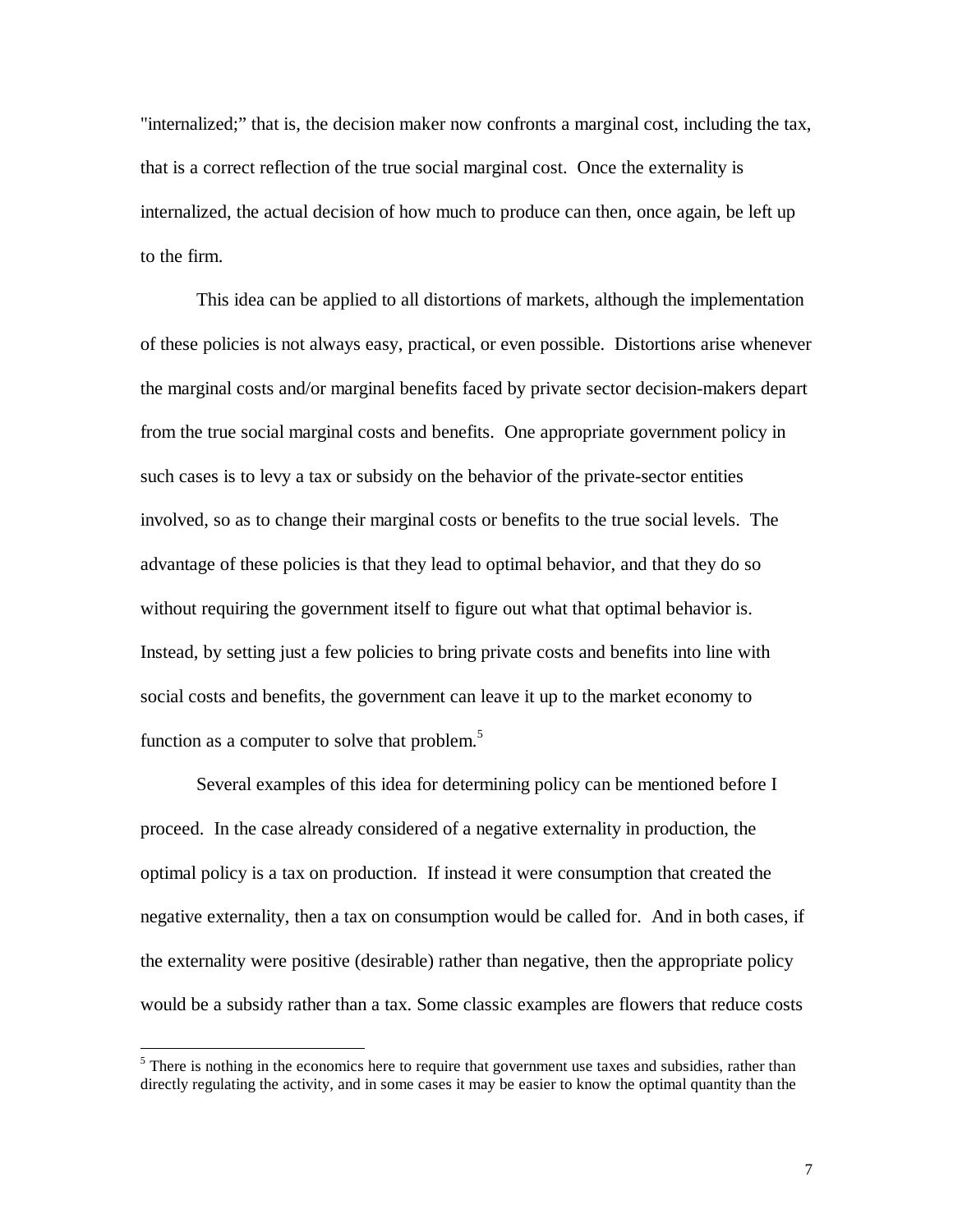of producing honey, the beneficial effects for tourism of the scenery provided by attractive farms, and the reduced exposure to infection when others are vaccinated for a communicable disease.

An extreme case of externality is the public good. This is a good that, once produced, is only feasibly or sensibly used by many people, and whose use by some does not totally preclude use by others. Examples are parks, roads, police and fire protection, and national defense. The externality here is that producers either cannot or should not provide public goods to some without providing them to others, since the cost of additional users is zero. Potential producers therefore cannot, once again, fully internalize the benefits that these goods provide. Here the needed subsidy to the producers often takes the form of government doing the production itself. However, there is sometimes no reason in principle why government could not purchase a public good from the market, and current moves toward privatizing many public services are tending in that direction.

Even without externalities, markets will fail if they are not perfectly competitive. If the number of producers in a market is small, so that they therefore have some monopoly power, they will reduce output below competitive levels and thus raise prices above marginal costs. Consumers who pay these prices then perceive costs to be greater than they actually are, and they consume too little. A subsidy to consumers can solve this problem, although not without further enriching the monopolistic producers in a manner that makes the adoption of such a policy unlikely.

Market failures do not occur only in goods. Factor markets often fail, and the appropriate policies there are analogous. Often these arise due to asymmetries of

optimal tax. It is seldom for this reason, however, that governments often seem to prefer direct regulation,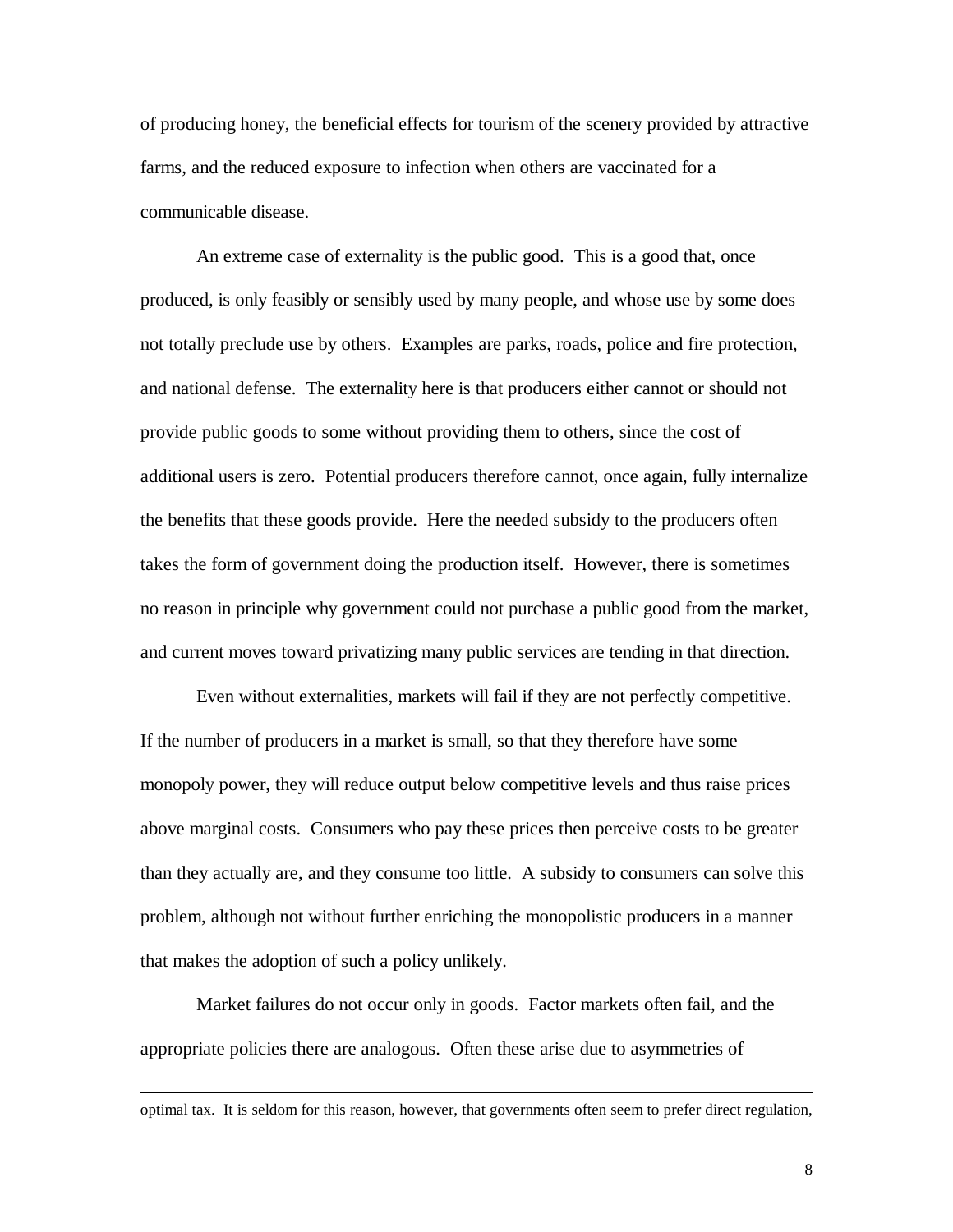information. In both capital and labor markets these can lead to levels of employment and of lending that are below optimal, and a policy of subsidizing these activities may therefore be beneficial. These cases can get rather complicated, but the principle continues to be that government should use policies to bring price signals into line with true social costs and benefits.

If the only reasons for government intervention were distortions, then, the prescription for optimal policy would be simple: identify the distortion, then tax or subsidize as necessary to remove it, or achieve equivalent effects by the use of other forms of government regulation or intervention. Filling this prescription would not be easy, since distortions are usually hard to identify, and even harder to quantify. But the objective would be clear. In fact, however, governments care about more than just market failures.

### **B. Distribution of Income**

Economic theory has little to say about what the distribution of income should be, although it says a good deal about what the distribution of income is. Competitive markets imply primarily that income will accrue to whoever owns the economy's productive assets, in proportion to their productivity. Since that ownership depends in part on historical accident and events outside the scope of economic theory, there is no reason for it to conform to anybody's idea of what is desirable.<sup>6</sup> The arguments given above about optimal decision making and optimal policy are only about economic

which is therefore unlikely to be done optimally.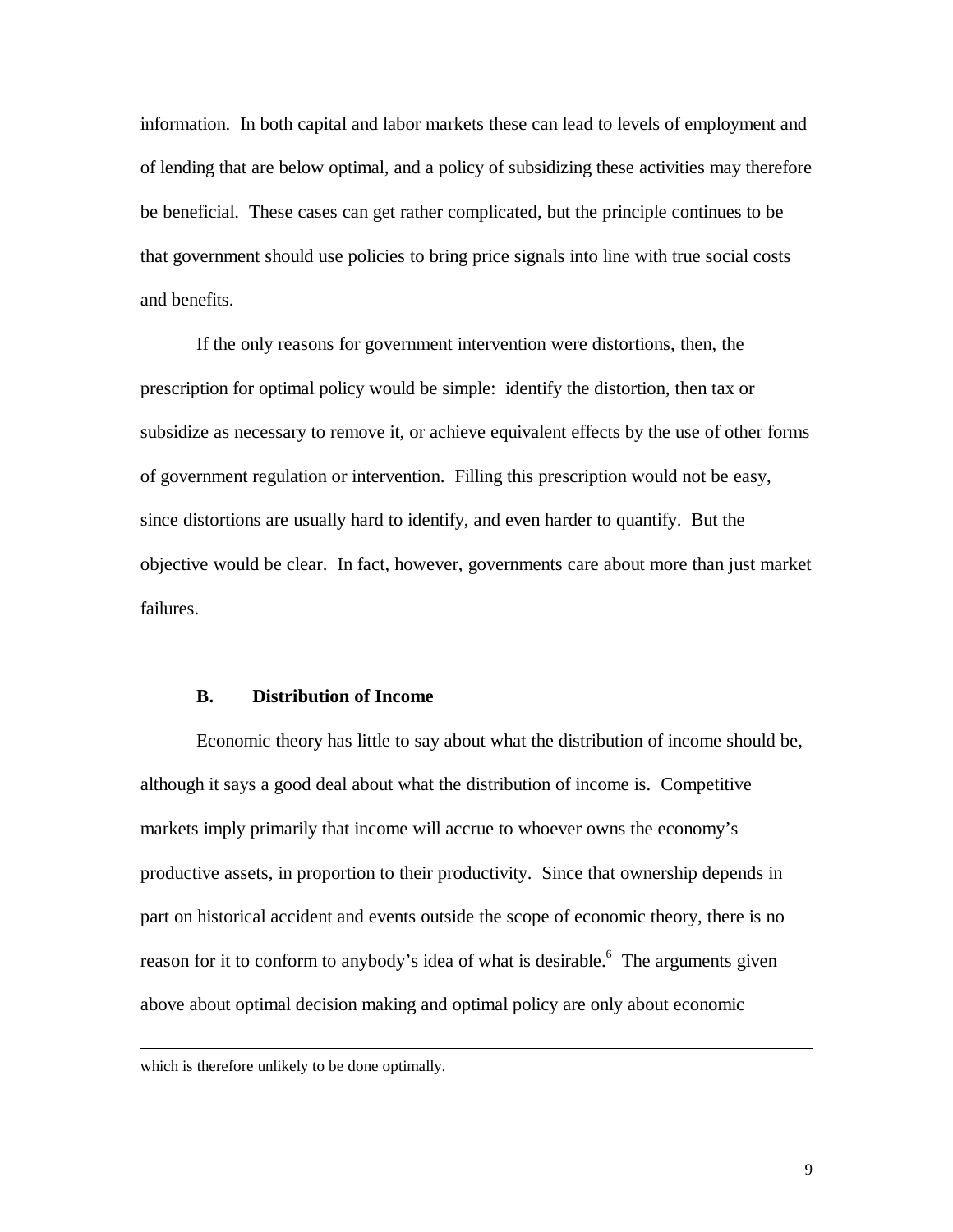efficiency – about maximizing the size of the pie that members of the economy share. They do not say anything about how big each person's slice of the pie should be. And yet this is something about which most members of society usually have strong views.

A second, legitimate objective of government is therefore the distribution of income and wealth. Depending on who controls the government, this could be an unseemly preoccupation with enriching the members of government themselves. Or it may reflect a more laudable concern with the well being of the poor, especially those who are poor through no fault of their own. In either case, the concern may also arise either directly because of the preferences of those in government for the welfare of themselves and others, or it may arise indirectly from the exigencies of staying in power and the desire to be re-elected or avoid a coup. Whatever the case, many government policies are inevitably directed at shifting incomes away from some people and toward others, without necessarily – or at least intentionally – changing the total resources available.

Redistributing income would seem to be a simple task, if you are a government: just take away from some and give to others. And indeed, if it could be done once-andfor-all and without warning, I suppose it would be that simple. But reality is not so accommodating. Changes in policy occur in real time, and they are usually anticipated by those whom they affect. As a result these people change their behavior, either to avoid the adverse consequences of the policies, or to position themselves for greater benefits. This means that a policy that was only intended to redistribute income will have other effects as well. For example, an effort to redistribute from high-income individuals to

<sup>&</sup>lt;sup>6</sup> Even those aspects of ownership that are explainable from economic theory, such as the response of savings and wealth accumulation to individual rates of time preference, do not necessarily carry normative implications.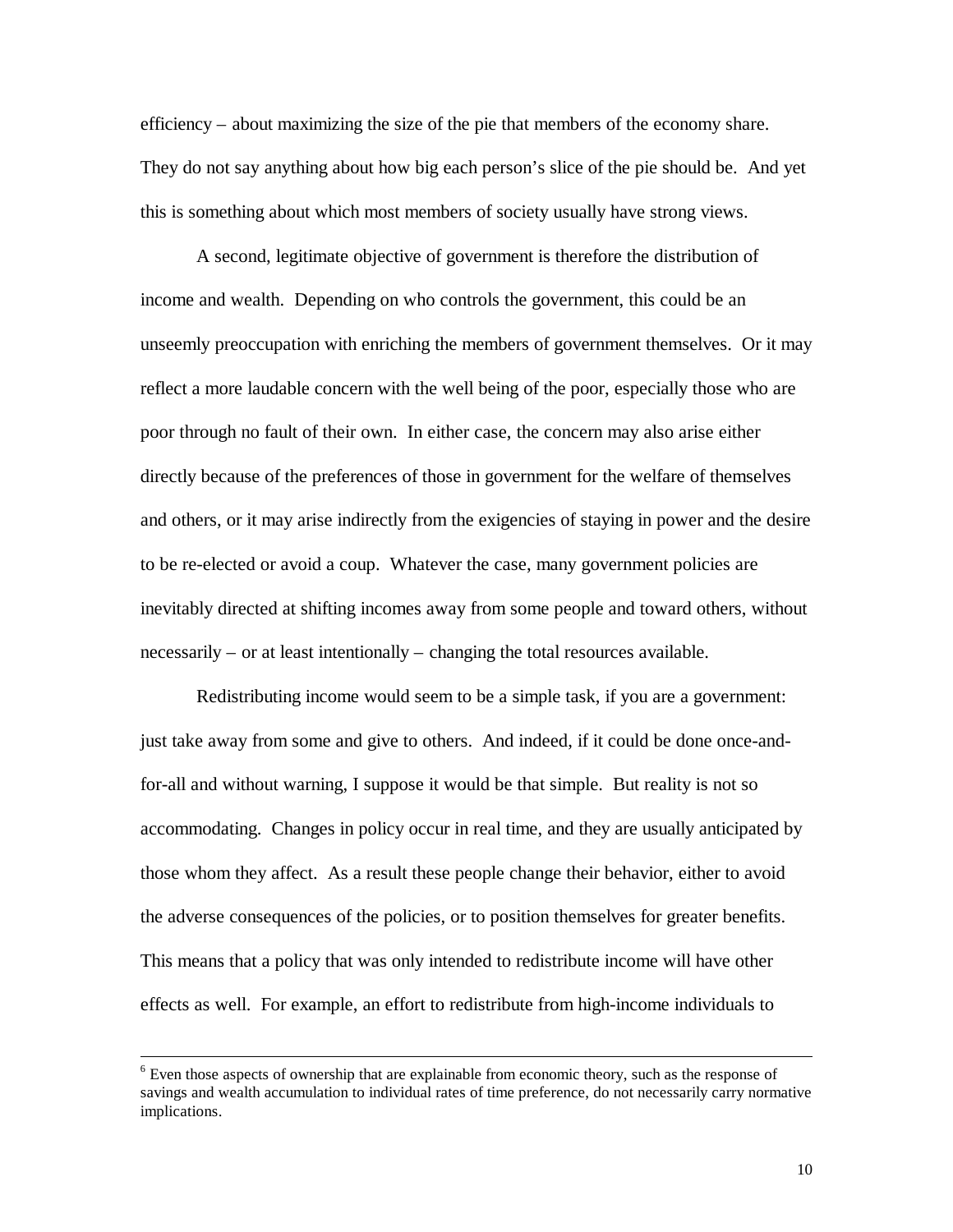low-income individuals will lead those with high incomes to change their behavior to conceal or even reduce their taxable incomes, substituting untaxed leisure for work. Economists therefore describe the theoretically optimal policy for redistribution as the "non-distorting lump-sum tax." But this term is usually also accompanied by the caveat that such policies do not in fact exist.

In practice, then, governments redistribute by using policies that do distort behavior, the progressive income tax being the most familiar example in democracies. Many other policies, from unemployment compensation to food stamps to social security, embody distributional objectives among other things. But these policies fall far short of achieving the distributional objectives that many governments probably have in mind. Therefore income distribution also plays a role in the background when policies are being considered for other purposes. A policy to correct a distortion will be more likely to be used, for example, if it also favors a group whose income is viewed as inappropriately low.

### **C. Non-economic Objectives**

Governments also pursue a variety of objectives that are often called noneconomic, in that they do not appear at first glance to be related to the above economic considerations of efficiency and economic well-being. In fact, however, such noneconomic objectives can be understood on the same terms as economic ones, by simply including them in the social welfare function that is to be maximized. The same costbenefit calculation that was described earlier will then take these objectives into account. Nonetheless, it is useful to consider such non-economic objectives separately, because of their prominence in policy discussions.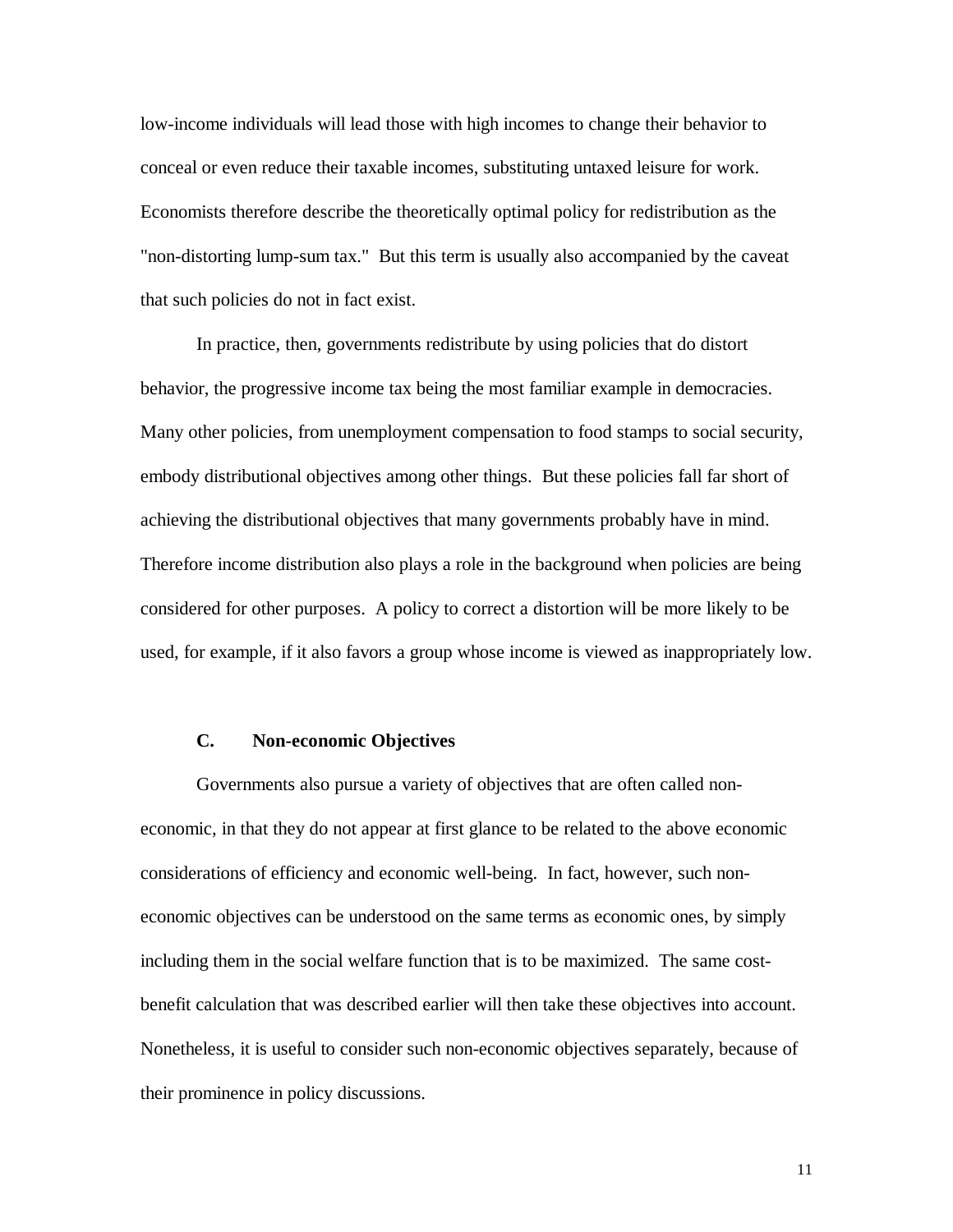The prototypical non-economic objective is national security. In order to survive as countries, all nations need to arrange for their defense from military attack, and this cannot be left up to the private sector because national security is a public good. That is, the benefits accrue to the entire society, and not only to the individuals who do the work. The social marginal benefit from defense is therefore much larger than the private marginal benefit, and there is scope for government to intervene, just as in the case of other distortions. Applying the earlier principles to this case, a government might therefore decide to subsidize defense, which in effect it usually does by operating the defense establishment itself. Direct provision of public goods by government is not necessarily the most efficient choice, since it bypasses the market in deciding on the most efficient producers. However, with government as the only demander of a public good on the market, the advantages of perfect competition – which requires a large number of buyers as well as sellers to prevent them from exerting market power – might be unattainable anyway.

Other non-economic objectives do not require government to be so directly involved in the economy, and even national security has aspects that are more amenable to market solutions. A desire to promote a cultural identity, for example, only requires some subsidies and/or taxes for those behaviors where private individuals fail to internalize the cultural objective. Likewise, the need to sustain productive capacity in an industry, so that it will be available in time of war, can be achieved by subsidizing production (or perhaps just the maintenance of a non-operating plant) in that industry. In such cases and others, government intervention may be justified. Economists would argue, in each case, that intervention should be focused as directly as possible on the objective being addressed, in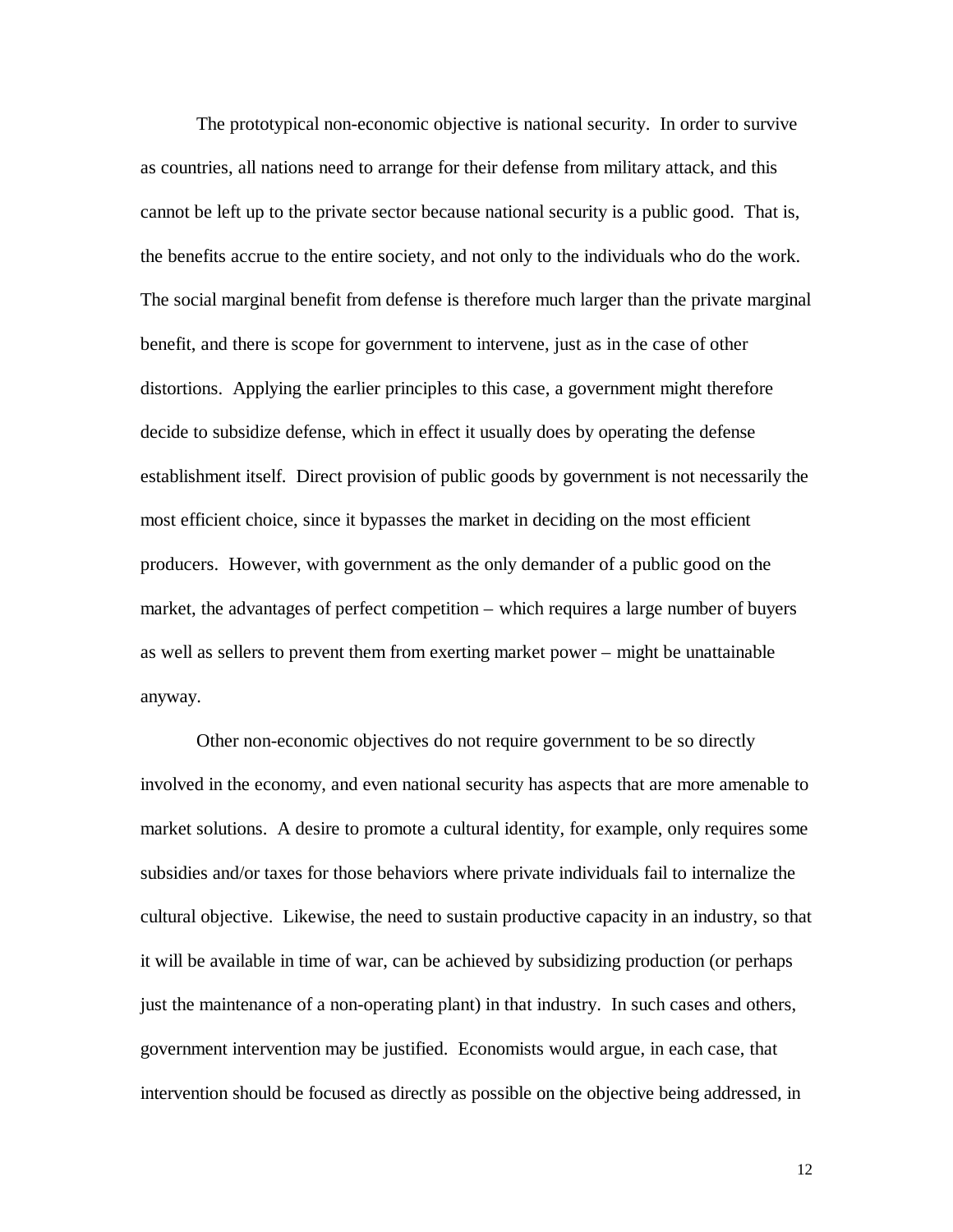order to avoid creating additional and unnecessary distortions, and that interventions should leave as much to the market as possible, in order to achieve the objectives most efficiently.

#### **D. Intervention-Induced Intervention**

Not all government interventions can be understood in the framework just described, for I have considered only interventions that are done optimally. Naturally, many of the things that governments do in fact are far from optimal, and this leads to further problems. If a government implements an economic policy that has no justification at all in economic terms, or if it chooses a less-than-optimal policy for a legitimate objective, then it will introduce a new distortion into the economy by its own policy. There are therefore cases of policy intervention that are motivated not by any underlying objective or distortion that would be present in the absence of government, but only by the distortions that have been introduced by other government policies.

For example, suppose that a concern for income distribution has induced the government itself to provide health care for the poor, rather than redistributing income to them in a less distorting fashion. The negative effects of unhealthy behavior (smoking, for example) are now borne not just by the individuals who engage in that behavior, but also by the society that pays for their health care. Therefore a case can be made for taxing such unhealthy behavior in order to re-internalize these costs.

#### **III. The International Dimension and Its Implications**

The principles I have described above assume that countries act in isolation. Once we allow for international interactions of various sorts, however, the picture becomes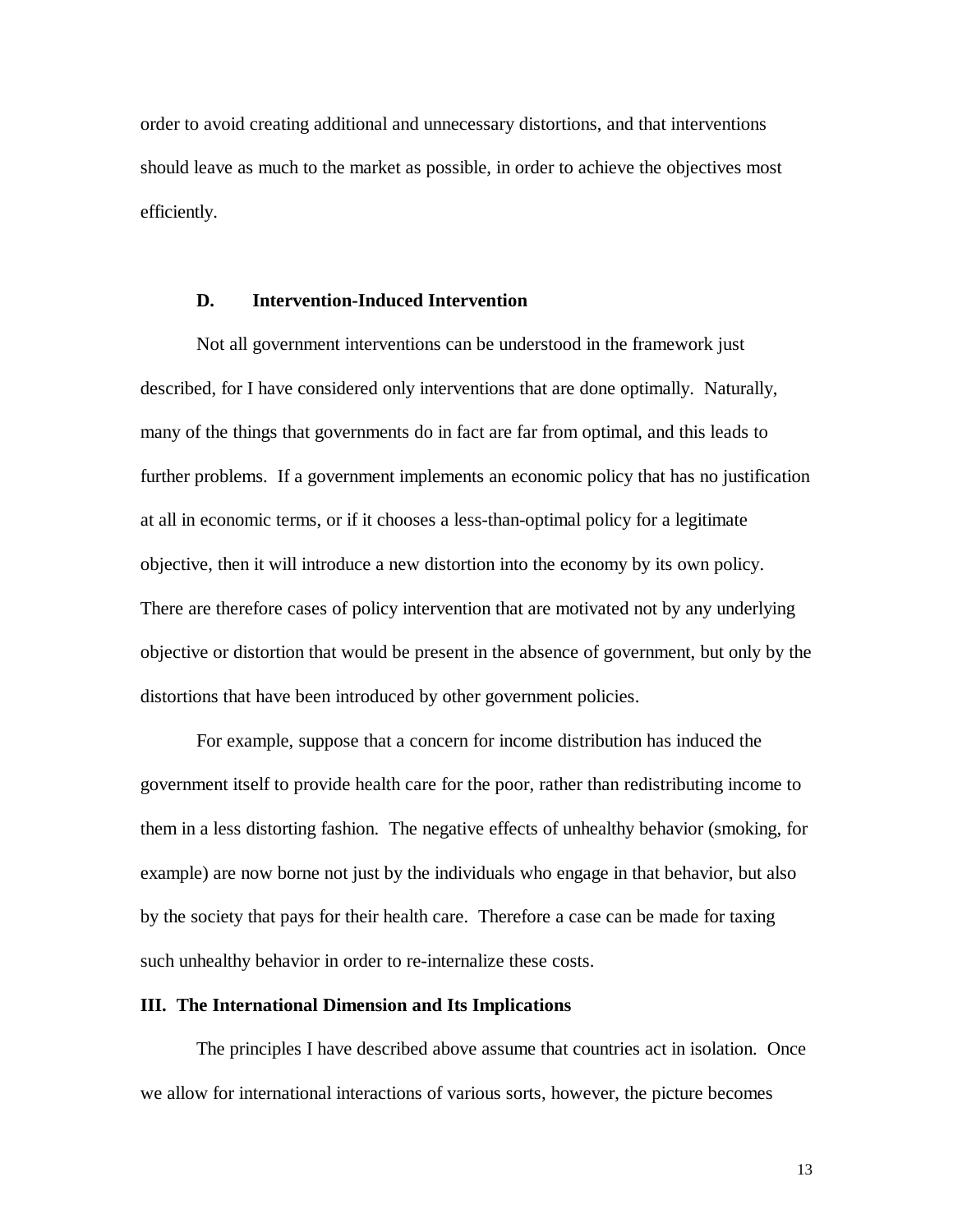more complex. Costs and benefits are no longer exclusively national, and the policies to correct distortions and achieve other objectives also may have international repercussions. Once these considerations are taken into account, it is not clear that governments acting independently, even if they do follow the principles laid out above, will succeed in achieving their objectives.

One way to address this issue is to ask, first, under what circumstances countries and their governments, acting optimally by their own criteria, can be left to their own devices. That is, under what conditions will independent national governments, setting policies in their own separate interests, achieve a world-wide configuration of policies that will be optimal for the world as a whole, in the sense that it cannot be unambiguously improved upon by another policy configuration. As in the First Theorem of Welfare Economics, which provided such conditions for private-sector decision making, this question provides a benchmark against which actual conditions in the world can be compared. It tells us under what conditions policy choice can be left up to national governments, and also when they should not. In the latter case, these conditions also are suggestive not only of the sorts of problems that need to be addressed in the international context, but also of the nature of the international coordination and cooperation that is required.

Preliminary analysis (see Deardorff (1997)) suggests that independent national policies will be optimal *only if* at least the following two conditions are met:

1. The market failures, distortions, or non-economic objectives that are addressed by government policies are local, in the sense that both their costs and their benefits, as well as the behaviors that cause them, are confined to the same national economy.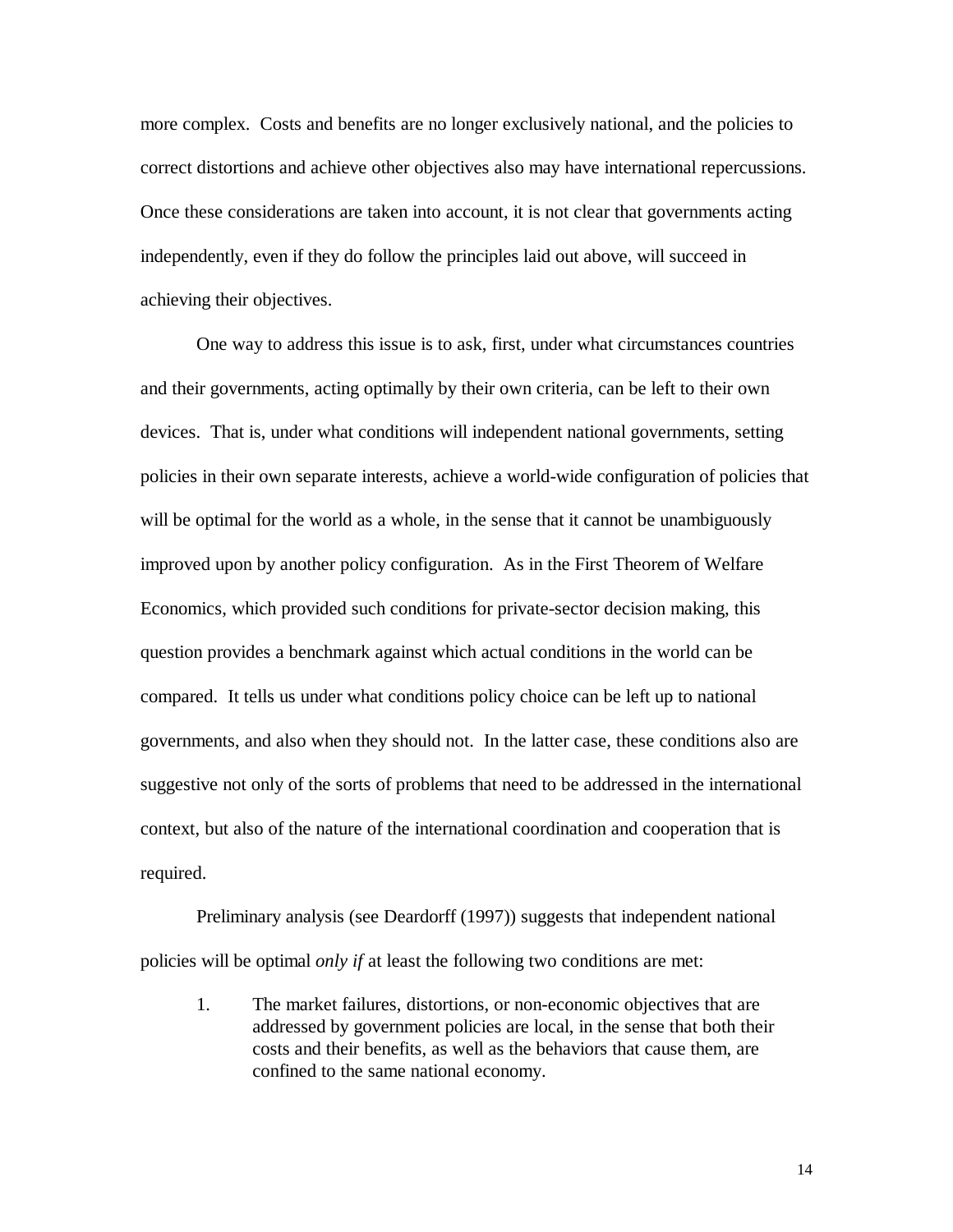2. The countries that set policies to deal with these problems are small in world markets, in the sense that the policies of the individual countries do not have perceptible effects on world prices.

Under these circumstances, it appears to be the case that if every country sets its own policies, taking the policies of other countries as given, then the collective outcome for the world will be internationally Pareto Optimal in terms of national objectives. That is, no other configuration of national policies could raise the aggregate welfare of any one country without lowering that of another.

I do not know in fact that this proposition is generally valid, for I have looked at it formally in only a few special cases. Therefore I cannot be certain that leaving countries to their own devices in these circumstances is necessarily the right thing to do, and I can easily imagine that others will find additional and perhaps more restrictive assumptions that are needed in order to justify such policy independence. However, until such assumptions are identified, it seems reasonable to leave countries alone when they and the policy issues they are addressing satisfy these two assumptions. In any case, without knowing why intervention is needed, it would be hard to prescribe the nature of the intervention.

Perhaps more important, however, is what this proposition implies about the need for international intervention when these assumptions are *not* satisfied – when distortions are not local and/or the national policies to address them affect world prices. For then we know that a collection of independent national policies will be flawed and we know why. It follows that some mechanism of international coordination or cooperation may be called for. I shall touch briefly on the kinds of problems that arise if each of these assumptions, in turn, is violated.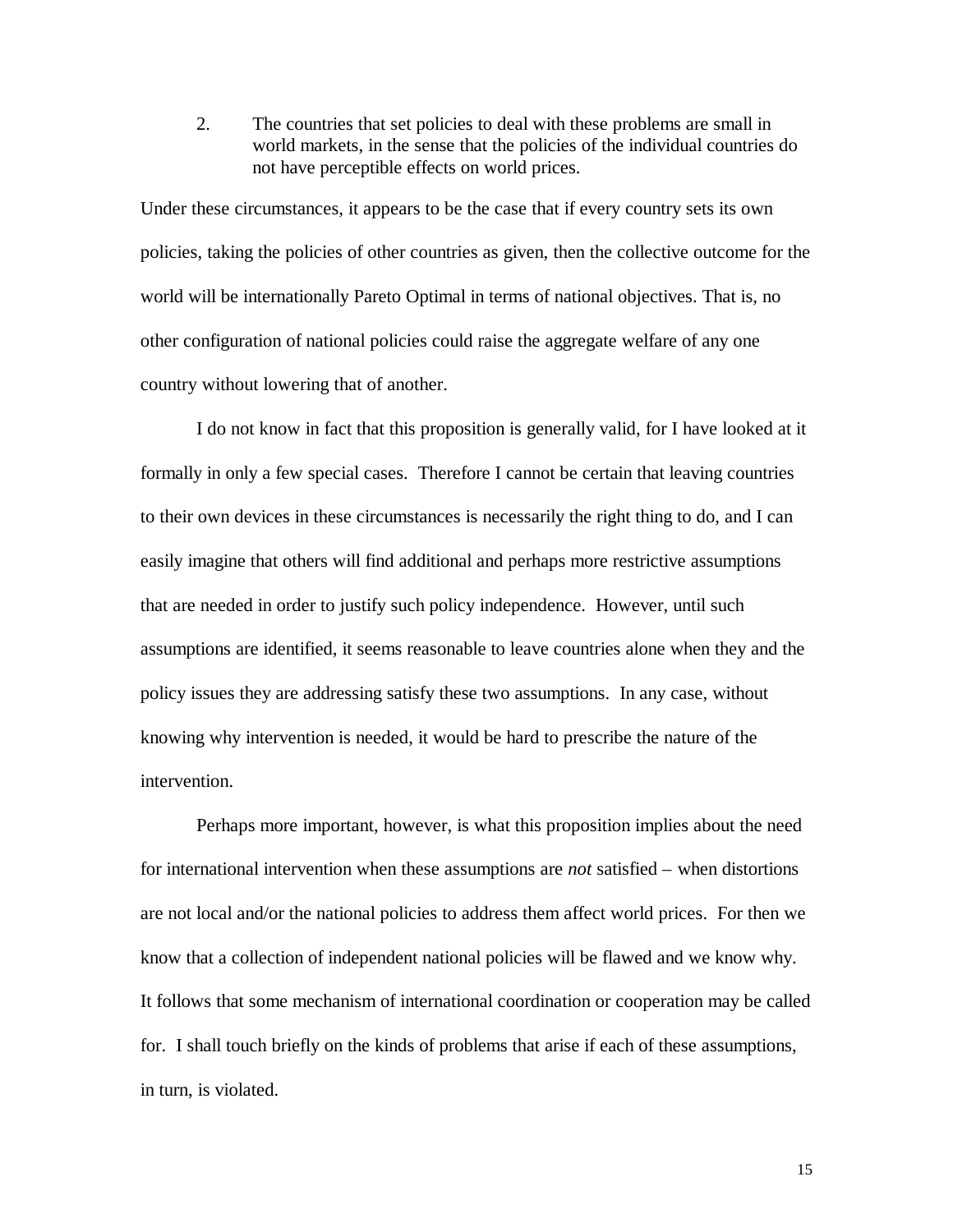#### *Cross-border Distortions*

Suppose first that the market failures or other objectives of policy are not local. Then local governments will have an interest in correcting distortions that originate abroad, yet are beyond the influence of their own policies. At the same time, they will have little or no interest in correcting distortions that originate from within their own countries to the extent that the good or ill effects of these distortions are felt only abroad.

A simple example is a negative international externality that arises from production, such as global warming. The adverse effects of each country's own production are felt primarily by the rest of the world, and it is therefore not in an individual country's interest to limit its own production significantly through a tax or other regulation. This is the classic free-rider problem, and it is also the standard case of the Prisoners' Dilemma in game theory: All countries would be better off if they could collectively limit production, but it is in the individual interest of each country to cheat on any agreement to do so, by itself producing more.

In such cases, regardless of whether the distortion is positive or negative, as long as all countries share qualitatively the same interest in the outcome (all wanting reduced emissions, for example), an international mechanism is needed that will induce all countries to do more or less the same thing, but to a degree that they would not individually choose. The problem, then, is to find an international mechanism that will provide the right incentives for governments to act, just as the closed economy problem in the previous section was to find a policy that would correct the incentives of private sector firms and consumers. An international agreement to reduce production in the offending industry, for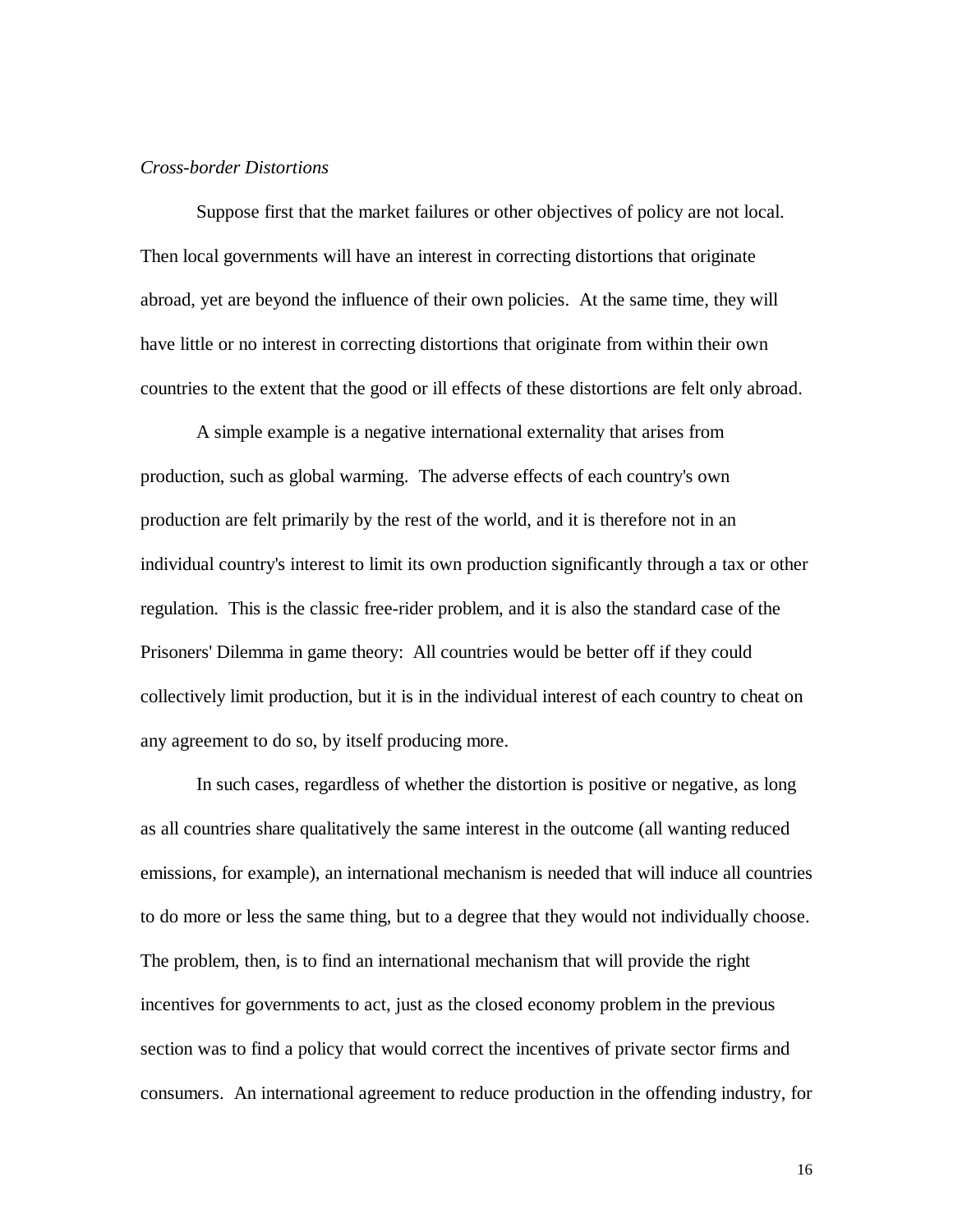example, together with international sanctions for violating that agreement, might be manageable, since it will treat all participants qualitatively the same.

#### *Terms of Trade Effects*

If countries are not small in world markets, then any policies that they undertake to influence the behavior of their own firms and consumers will also have some effects on world prices. Since almost all countries will normally be net exporters or net importers of individual goods, these price effects will matter, along with any correction of distortions, for their aggregate national welfare. However, in this case the interests of different countries are necessarily opposed, since world markets must by definition include both net exporters and net importers.

Suppose, for example, that distortions require of all countries a policy that will limit output in an industry. Since a reduction in supply leads to a rise in price, countries that are net exporters of the good will want to limit output more than would have been justified by the distortion alone, while countries that are net importers will want to limit output less. Independent policy choices will therefore lead to over-correction of such distortions in net exporting countries and under-correction in net importing countries.

Once again, there is a case for somehow coordinating national policies, although here the problem is not one of free riding or the prisoners' dilemma. Rather, what is needed is to induce countries to ignore these terms-of-trade effects in setting their policies, something that will be very difficult for any international arrangement to assure.

#### *Distributional Objectives*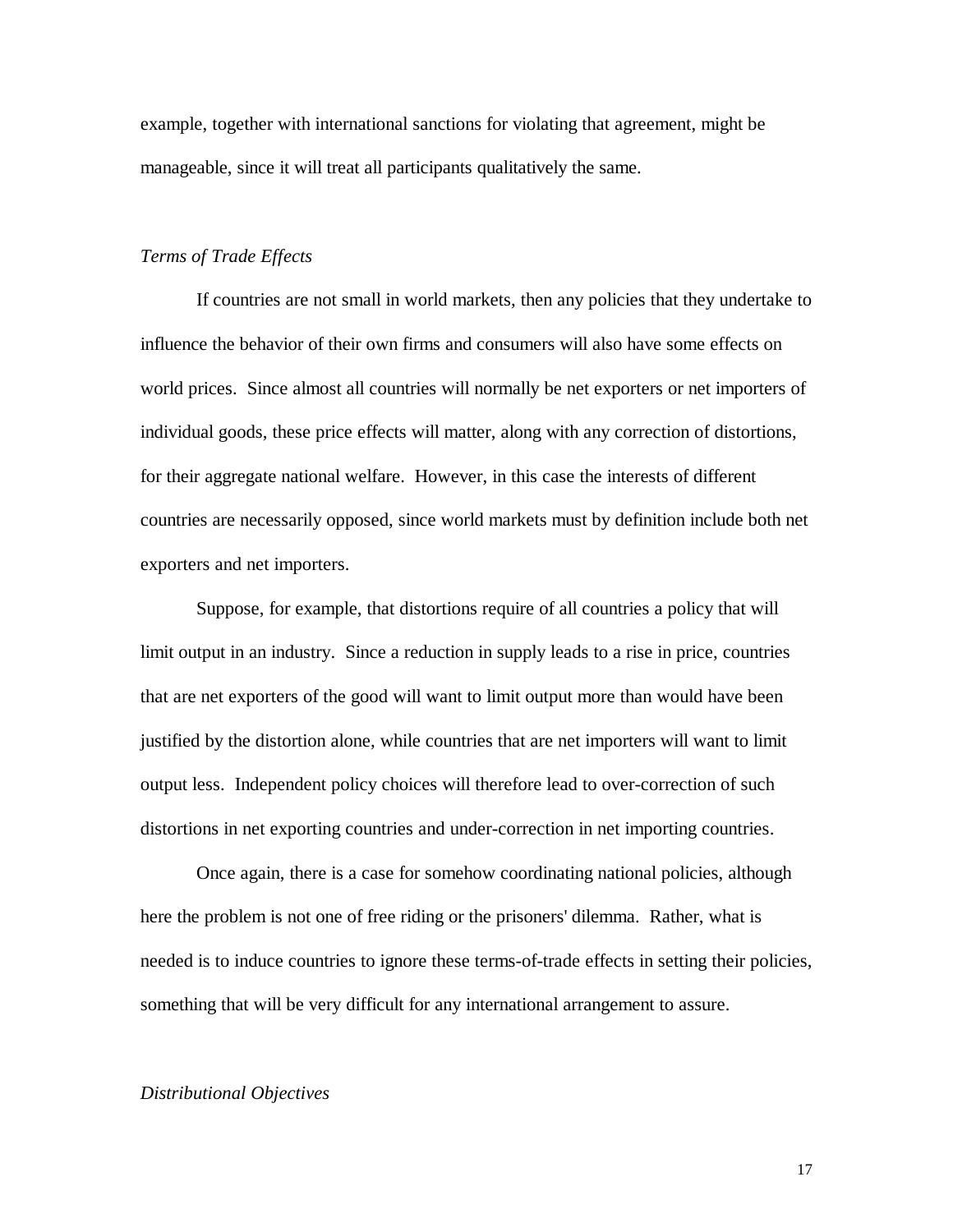The two assumptions above do *not* include (as I once thought they should) that countries attempt to maximize only the total of national welfare without concern for distributional objectives. For it turns out, in the cases that I have examined, that even if countries attach different weights to different individuals or groups within their economies for any of the reasons discussed in section II, it is still true under the above two assumptions that independently optimal policies will be Pareto Optimal from an international perspective. Suppose for example that one country is willing to sacrifice some national income to help those in a particular industry, while another country is not. Then attempts to help that industry will matter for the first country's trade. However, as long as the country is too small individually to affect world prices with its assistance to the industry, then that assistance is not internationally inefficient.

Likewise, if such a country has a local distortion that it seeks to correct by using policies that will help or hurt the favored industry, it will choose levels of those policies that are different from what it would choose without that preference. Once again, however, the fact that it is basing its own policy intervention in part on considerations of income distribution does not render its policy choice internationally inefficient. That is, no other configuration of policies internationally could permit the country to achieve what it views as a better outcome without lowering national welfare in another country.

To be more concrete, consider an example. Suppose that an industry – call it coal mining – generates a type of pollution that is unpleasant only for the local population. Suppose also that in one small country  $-$  call it South  $-$  the workers in that industry happen to be exceptionally poor, perhaps because they lack the skill or natural ability to do anything else. And suppose that in another small country, North, coal mining generates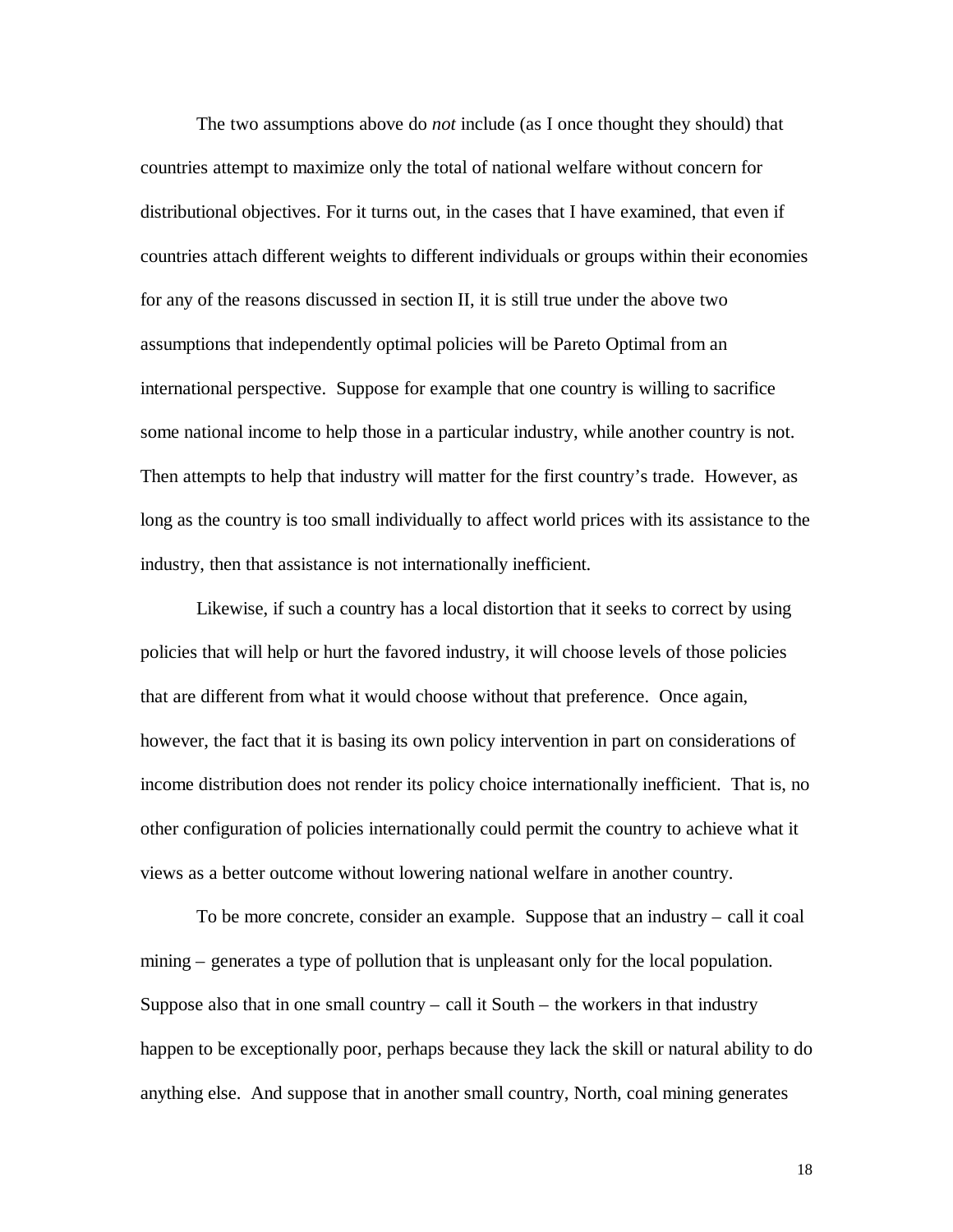the same kind of local pollution, but the poverty of the workers is less of a concern – perhaps because of a difference in social attitudes towards poverty or perhaps because the country can afford a different technique of production that makes these workers more productive and thus higher paid. The issue then is whether the two countries can be left alone to determine their own policies for limiting pollution in this industry.

If all countries are left to make these policy choices themselves, then South will choose a less restrictive pollution policy than North, even if it cares just as much about the cost of pollution, simply because of its concern for the income of workers in the industry. South's tax on coal output, if that is the policy it uses, will therefore be smaller than North's. Producers (and workers) in North may well complain that they are competing with producers in South who are taxed at a lower rate, even though they are polluting their own environment at least as much as the producers in North. And that is true. But it is also appropriate that this should be the case, since South has different interests than North. And it is efficient, so long as both countries are individually too small to affect the world price of coal with their choice of policies. Given South's legitimate need to balance the costs of pollution against the costs of greater poverty for these workers, neither a higher tax on coal in South nor any policy to interfere with trade in North can increase the well-being of North without lowering that of South. Of course, the "well-being of South" is here defined to include both the benefits from reduced pollution and the weight given by South to the income of the coal workers, as well as national income more generally.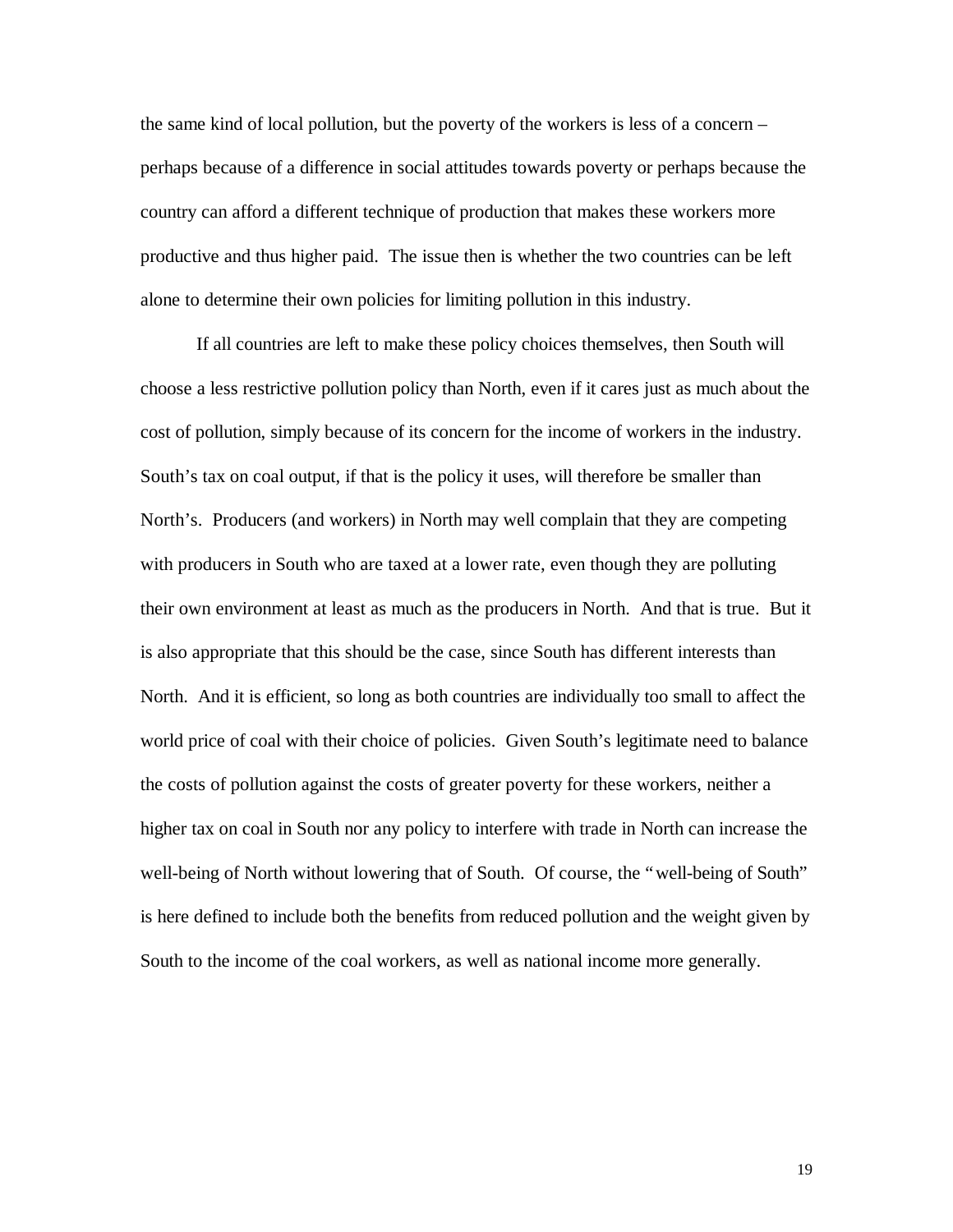#### **IV. Conclusion**

The lesson here is that there is a possible case for international coordination of government intervention in their domestic markets in either of two situations: 1) when the distortions they are correcting are international in scope; and 2) when the markets in which they are intervening are international and their intervention has implications for prices of internationally traded goods. Whether such coordination should in fact be attempted is another question that I will address below. For the moment, however, I would stress the converse implication: that coordination is unnecessary when neither the distortions themselves nor the price effects of intervention extend across borders.

That is, suppose for example that the government of a small open economy wishes to abate local pollution in one of its cities. Because the economy is small, its efforts to tax, regulate, or otherwise alter the behavior of its producers in that city will not affect world prices, which it therefore takes as given in deciding the benefits of exporting and the costs of competing with imports. As long as the pollution itself does not spill across national borders, then the local government can be left to its own devices in setting policy for this purpose, whatever may be its objective. If it is, say, reluctant to tax producers by the full cost that they impose on local society because of their favored political position, that is its choice. It should not be second-guessed by foreign governments, even though their own producers may compete in the same world markets.

By similar reasoning, almost any local distortion can be left to local policy in any small economy, since by definition such an economy is too small to use its influence over world prices to its own advantage. Since the latter is the only way that it might be induced to set policy for a local distortion suboptimally, it should be left alone.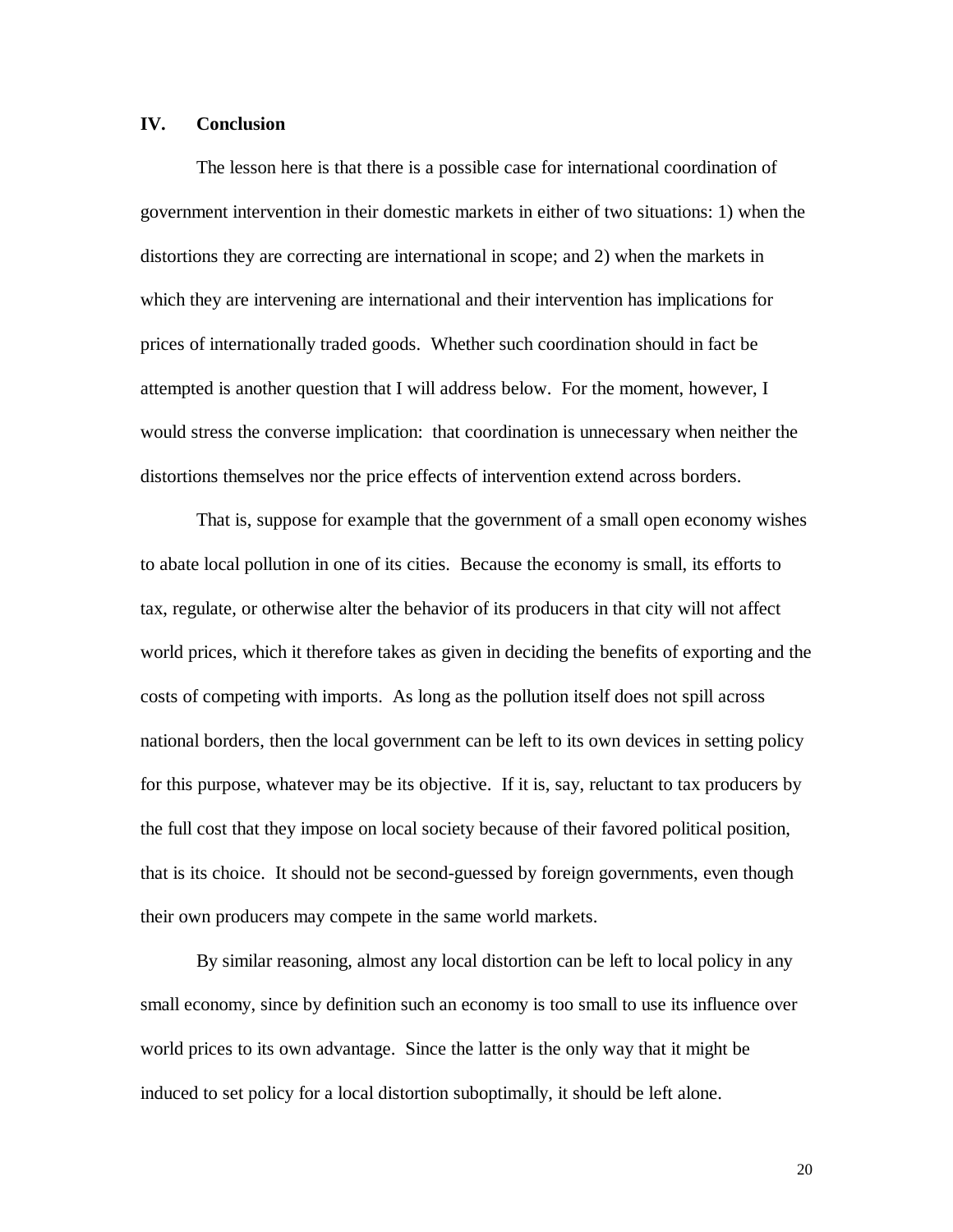In contrast, the policy decisions of large countries do affect world prices, which means that they create an externality that is just as real as if the distortions themselves extend across borders. In both cases, the policy choices of individual countries will not be optimal from the standpoint of the world as a whole, because they do not internalize their full effects. We are accustomed to recognizing that the incentive for countries to use tariffs for their own (perceived) advantage at the expense of others provides a rationale for international cooperation under the GATT and WTO.<sup>7</sup> We should perhaps also recognize that such international coordination efforts may be needed for domestic policies when they too impose international externalities due to the international nature of the distortions they address and/or the price effects of the policies themselves.

To recognize the potential need for such coordination, however, is not to say that it should necessarily be attempted. Unlike the case of trade restrictions, the optimal level of which is understood to be zero, the optimal levels of domestic policies are usually very hard to know. Considering the great difficulty that we have had in steering a course toward the known objective of free trade, it may well be impossible to construct international mechanisms for cooperation in domestic policies that will move us even in the right direction. In some cases we do not even know what direction that is.

Therefore, the message of this paper is just to be careful. Domestic policy choices *can* matter for the well being of other countries, and we should not presume that domestic policy makers will behave contrary to their national interest in selecting these policies optimally for the world. Only when both the countries themselves and the problems they address are too small to matter for others should we believe that their choices, like those

 $7$  See Bagwell and Staiger (1999).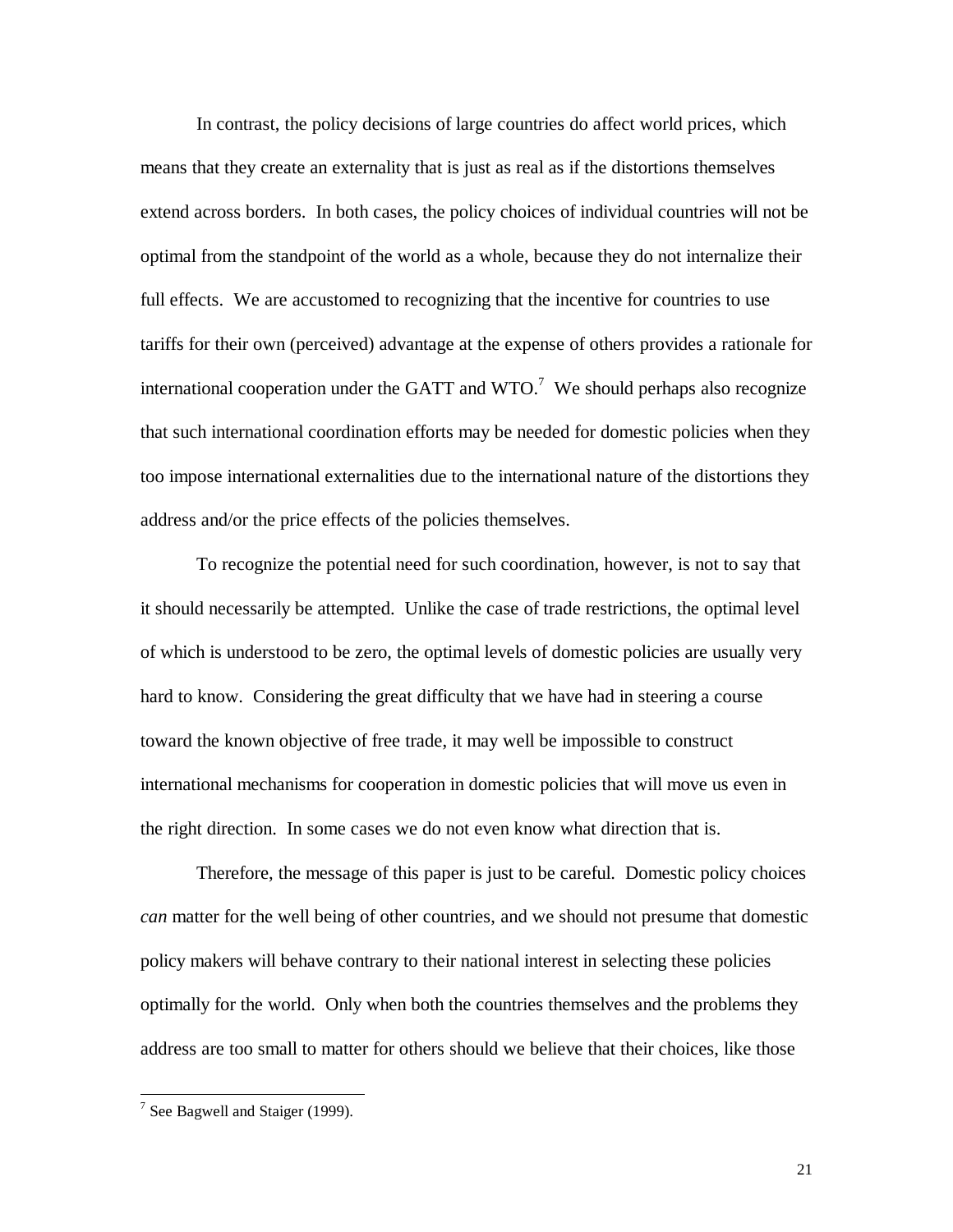of price-taking consumers and producers, will be internationally efficient. However, to recognize the problem is not the same as knowing its solution. In many such cases the suboptimality of independent policy choice may be the best that we can do.